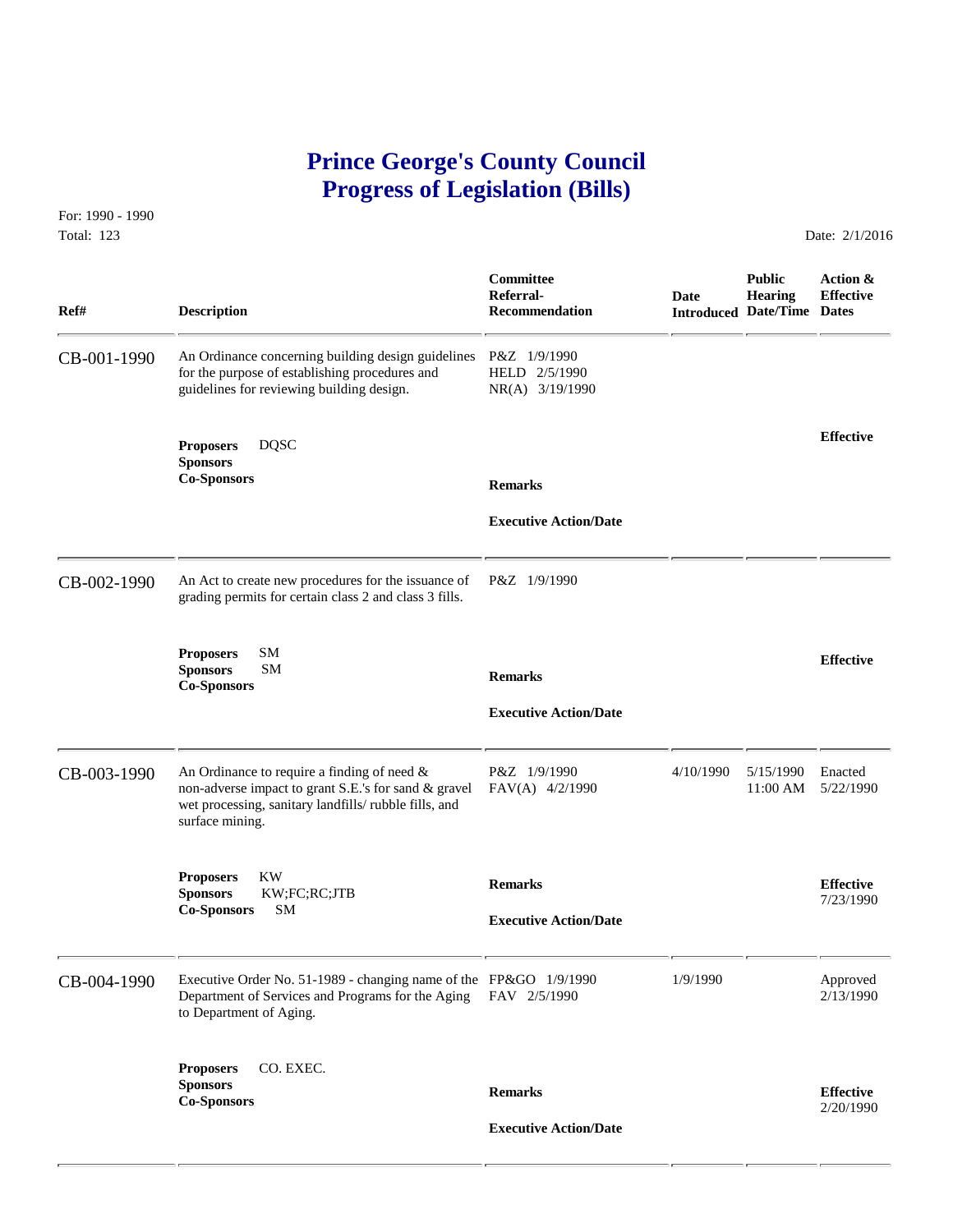| For: 1990-1990<br><b>Total: 123</b> | <b>Prince George's County Council</b><br><b>Progress of Legislation (Bills)</b>                                                            |                                                               |                           |                                              | Page 2 of 28<br>Date: 2/1/2016               |
|-------------------------------------|--------------------------------------------------------------------------------------------------------------------------------------------|---------------------------------------------------------------|---------------------------|----------------------------------------------|----------------------------------------------|
| Ref#<br>CB-005-1990                 | <b>Description</b><br>ASSIGNED.                                                                                                            | Committee<br>Referral-<br><b>Recommendation</b>               | Date<br><b>Introduced</b> | <b>Public</b><br><b>Hearing</b><br>Date/Time | Action &<br><b>Effective</b><br><b>Dates</b> |
|                                     | <b>Proposers</b><br><b>Sponsors</b><br><b>Co-Sponsors</b>                                                                                  | <b>Remarks</b><br><b>Executive Action/Date</b>                |                           |                                              | <b>Effective</b>                             |
| CB-006-1990                         | Emergency Act to prohibit the attempted possession<br>of a controlled dangerous substance and other related FAV(A) 3/5/1990<br>provisions. | FP&GO 1/23/1990                                               | 3/20/1990                 | 4/17/1990<br>2:00 P.M.                       | Enacted<br>4/17/1990                         |
|                                     | SM<br><b>Proposers</b><br><b>Sponsors</b><br><b>SM</b><br><b>Co-Sponsors</b>                                                               | <b>Remarks</b><br><b>Executive Action/Date</b><br>S 4/26/1990 |                           |                                              | <b>Effective</b><br>4/26/1990                |
| CB-007-1990                         | An Act for the purpose of specifying that Chinese<br>Potbellied pigs are considered pets.                                                  | FP&GO 1/23/1990<br>HELD 3/5/1990                              |                           |                                              |                                              |
|                                     | SM<br><b>Proposers</b><br><b>SM</b><br><b>Sponsors</b><br><b>Co-Sponsors</b>                                                               | <b>Remarks</b><br><b>Executive Action/Date</b>                |                           |                                              | <b>Effective</b>                             |
| CB-008-1990                         | An Ordinance for the purpose of amending the<br>setback requirements for towers, poles, whips and<br>antennae.                             | P&Z 1/23/1990<br>FAV(A) 3/5/1990                              | 3/13/1990                 | 4/17/1990<br>1:30 P.M.                       | Enacted<br>4/17/1990                         |
|                                     | HP<br><b>Proposers</b><br>HP<br><b>Sponsors</b><br><b>Co-Sponsors</b>                                                                      | <b>Remarks</b><br><b>Executive Action/Date</b>                |                           |                                              | <b>Effective</b><br>4/17/1990                |
| CB-009-1990                         | An Ordinance to allow a food or beverage store in the P&Z 1/30/1990<br>C-M Zone as a permitted use.                                        | HELD 3/5/1990                                                 |                           |                                              |                                              |
|                                     | HP<br><b>Proposers</b><br><b>Sponsors</b><br>HP<br><b>Co-Sponsors</b>                                                                      | <b>Remarks</b><br><b>Executive Action/Date</b>                |                           |                                              | <b>Effective</b>                             |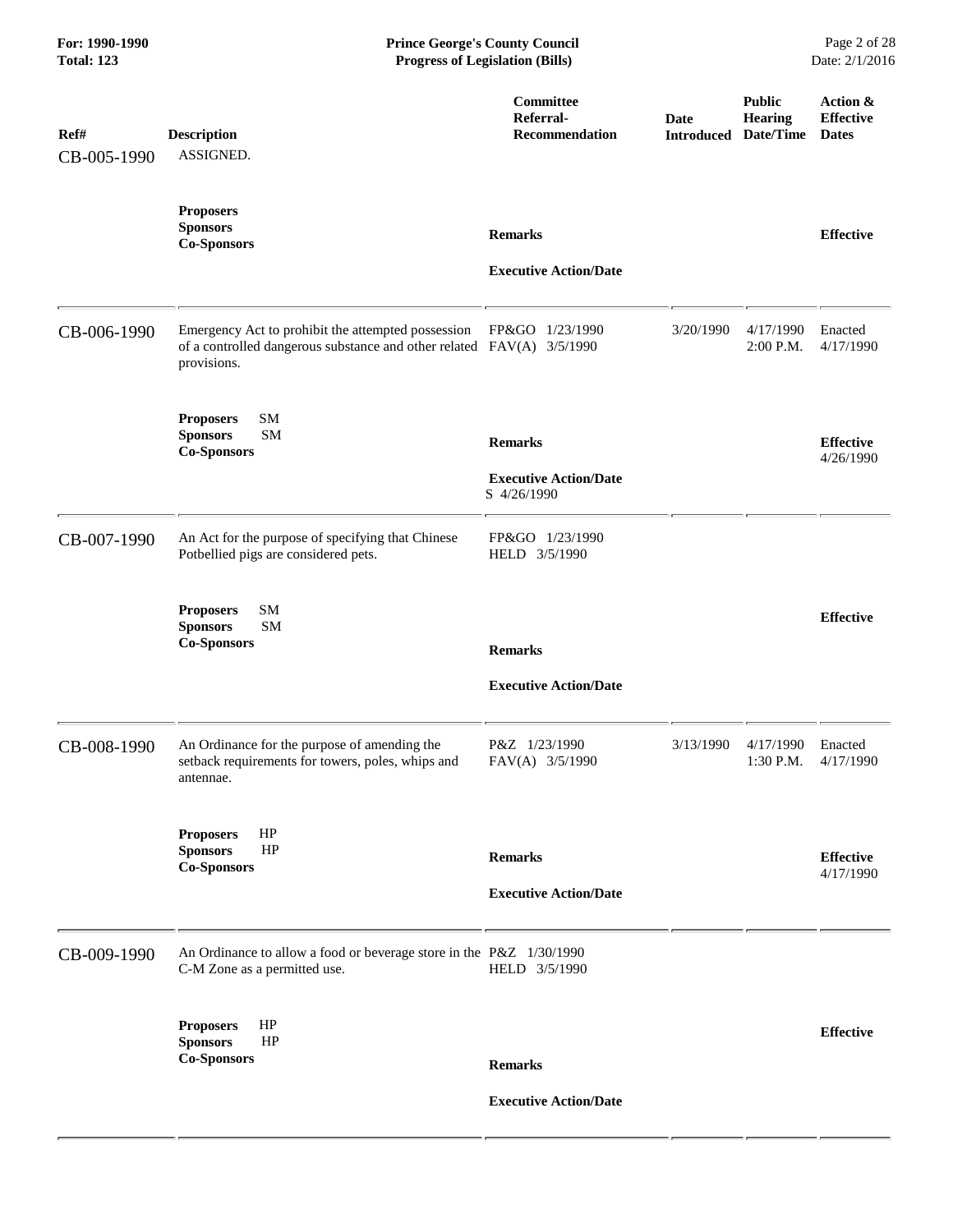| <b>Prince George's County Council</b><br><b>Progress of Legislation (Bills)</b>                                                                                 |                                                                                             |                                                                     |                                       | Page 3 of 28<br>Date: 2/1/2016               |  |
|-----------------------------------------------------------------------------------------------------------------------------------------------------------------|---------------------------------------------------------------------------------------------|---------------------------------------------------------------------|---------------------------------------|----------------------------------------------|--|
| <b>Description</b><br>Pets".                                                                                                                                    | Committee<br>Referral-<br>Recommendation<br>HELD 3/5/1990                                   | Date<br><b>Introduced</b>                                           | <b>Public</b><br>Hearing<br>Date/Time | Action &<br><b>Effective</b><br><b>Dates</b> |  |
| SM<br><b>Proposers</b><br>SM<br><b>Sponsors</b><br><b>Co-Sponsors</b>                                                                                           | <b>Remarks</b>                                                                              |                                                                     |                                       | <b>Effective</b>                             |  |
|                                                                                                                                                                 | <b>Executive Action/Date</b>                                                                |                                                                     |                                       |                                              |  |
| Zoning Ordinance to permit alteration, etc., of a<br>non-conforming s/f dwelling without S.E. prior to<br>issuance of building permit under certain conditions. | P&Z 1/30/1990<br>FAV(A) 3/5/1990                                                            | 3/13/1990                                                           | 4/17/1990<br>1:30 P.M.                | Enacted<br>4/17/1990                         |  |
| M-NCPPC<br><b>Proposers</b><br><b>Sponsors</b><br>JTB;HP;KW<br><b>Co-Sponsors</b>                                                                               | <b>Remarks</b>                                                                              |                                                                     |                                       | <b>Effective</b><br>5/18/1990                |  |
|                                                                                                                                                                 | <b>Executive Action/Date</b>                                                                |                                                                     |                                       |                                              |  |
| An Act establishing a Moderately Priced Dwelling<br>Unit Program; providing for the applicability of the<br>program, etc.; and establishing an Advisory Board.  | C.O.W. 1/30/1990<br>FAV(A) 4/17/1990<br>C.O.W. 6/26/1990                                    | 5/1/1990                                                            | 6/5/1990<br>7:00 P.M.                 | Failed<br>6/26/1990                          |  |
| <b>Proposers</b><br>HP;JTB<br>HP;JTB<br><b>Sponsors</b><br><b>Co-Sponsors</b>                                                                                   | <b>Remarks</b><br>(SEE CB-83-1990;<br>6/26/90--RECOMMITTED)<br><b>Executive Action/Date</b> |                                                                     |                                       | <b>Effective</b>                             |  |
| To establish the Capturing Housing Opportunity in<br>Communities Everywhere ("CHOICE").                                                                         | C.O.W. 1/30/1990<br>FAV(A) 4/17/1990                                                        | 5/1/1990                                                            | 6/5/1990<br>7:00 P.M.                 | Enacted<br>6/26/1990                         |  |
| <b>Proposers</b><br>HP;JTB<br>HP;JTB<br><b>Sponsors</b><br><b>Co-Sponsors</b>                                                                                   | <b>Remarks</b><br><b>Executive Action/Date</b><br>S 7/12/1990                               |                                                                     |                                       | <b>Effective</b><br>8/27/1990                |  |
|                                                                                                                                                                 |                                                                                             | An Ordinance for the purpose of defining "Household FP&GO 1/30/1990 |                                       |                                              |  |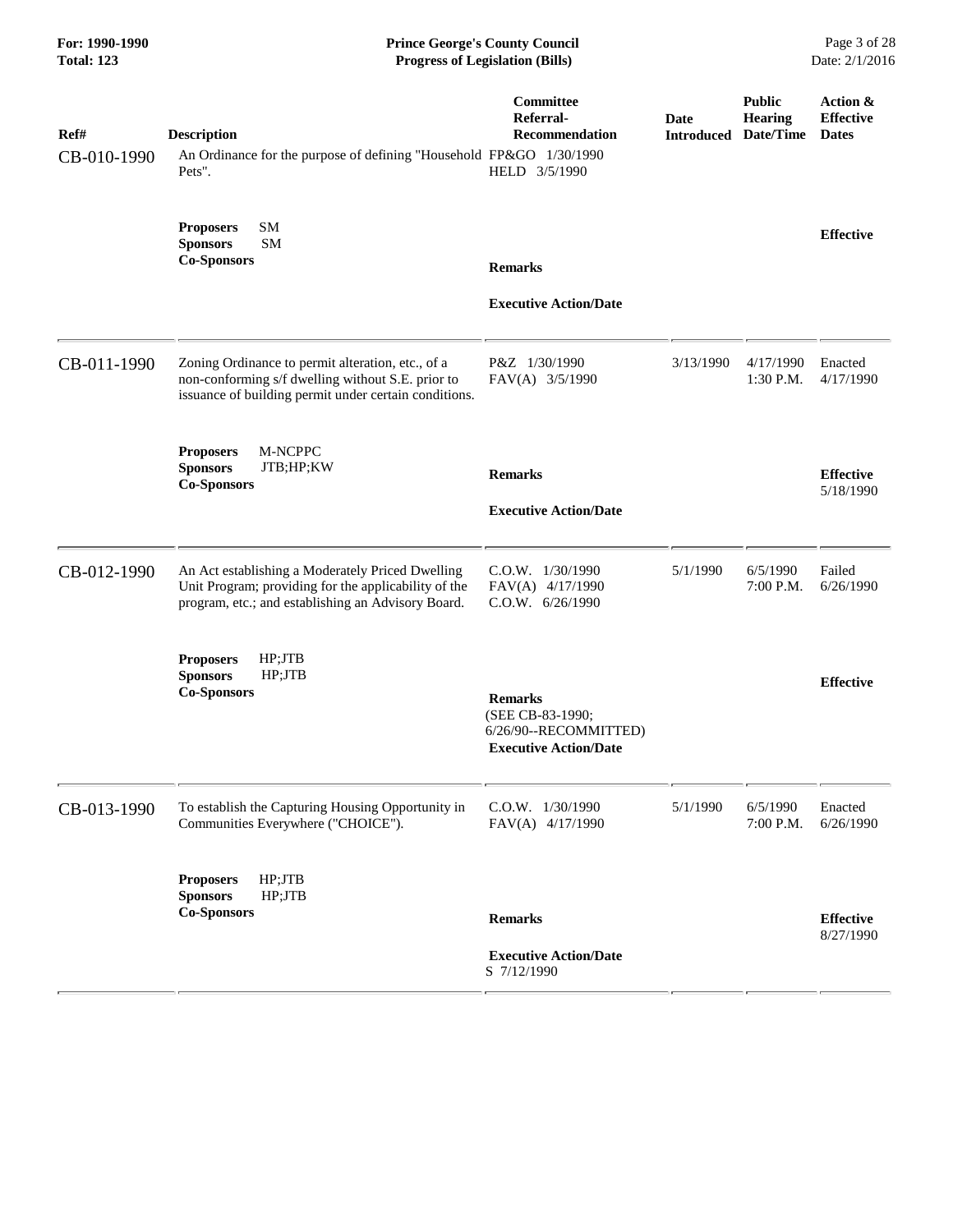# **For: 1990-1990 Prince George's County Council** Page 4 of 28<br> **Prince George's County Council** Page 4 of 28<br> **Progress of Legislation (Bills)** Date: 2/1/2016 **Total: 123 Progress of Legislation (Bills)**

| Ref#<br>CB-014-1990 | <b>Description</b><br>An Ordinance to establish requirements for<br>moderately priced dwelling units in certain zones, and HELD<br>to provide for density incre- ments for the provision<br>of MPDU's. | Committee<br>Referral-<br>Recommendation<br>C.O.W. 1/30/1990<br>2/20/1990<br>HELD 3/19/1990<br>NR(A) 4/17/1990<br>$C.0.W.$ 6/26/1990 | Date<br><b>Introduced</b><br>5/1/1990 | <b>Public</b><br><b>Hearing</b><br>Date/Time<br>6/5/1990<br>7:00 P.M. | Action &<br><b>Effective</b><br><b>Dates</b><br>Recommit<br>6/26/1990 |
|---------------------|--------------------------------------------------------------------------------------------------------------------------------------------------------------------------------------------------------|--------------------------------------------------------------------------------------------------------------------------------------|---------------------------------------|-----------------------------------------------------------------------|-----------------------------------------------------------------------|
|                     | HP;JTB<br><b>Proposers</b><br><b>Sponsors</b><br>HP;JTB<br><b>Co-Sponsors</b>                                                                                                                          | <b>Remarks</b><br>(SEE ALSO CB-84-1990)<br><b>Executive Action/Date</b>                                                              |                                       |                                                                       | <b>Effective</b>                                                      |
|                     |                                                                                                                                                                                                        |                                                                                                                                      |                                       |                                                                       |                                                                       |
| CB-015-1990         | An Ordinance for the purpose of specifying that the<br>addition of a rock crusher to a sanitary landfill or<br>rubble fill shall not be permitted as an accessory use.                                 | F&P 2/13/1990<br>FAV(A) 3/5/1990                                                                                                     | 3/13/1990                             | 4/17/1990<br>$1:30$ P.M.                                              | Enacted<br>4/17/1990                                                  |
|                     | <b>JTB</b><br><b>Proposers</b><br>JTB;HP;KW<br><b>Sponsors</b><br><b>Co-Sponsors</b>                                                                                                                   | <b>Remarks</b><br><b>Executive Action/Date</b>                                                                                       |                                       |                                                                       | <b>Effective</b><br>5/18/1990                                         |
| CB-016-1990         | To correct and update the description of election<br>districts to facilitate compila-tion of data for the<br>1990 Census and re- apportionment.                                                        | $C.0.W.$ $2/13/1990$<br>FAV(A) 6/5/1990                                                                                              | 6/12/1990                             | 7/3/1990<br>11:00 AM                                                  | Enacted<br>7/3/1990                                                   |
|                     | <b>ELECTIONS</b><br><b>Proposers</b><br><b>Sponsors</b><br>FC;RC;JTB;KW;HP<br><b>Co-Sponsors</b>                                                                                                       | <b>Remarks</b><br><b>Executive Action/Date</b><br>S 7/12/1990                                                                        |                                       |                                                                       | <b>Effective</b><br>8/27/1990                                         |
| CB-017-1990         | To require that all persons doing business with the<br>County report campaign contribu- tions made to<br>elected officials in Prince George's County.                                                  | $C.0.W.$ $2/13/1990$<br>FAV(A) 2/20/1990                                                                                             | 2/27/1990                             | 3/20/1990<br>1:30 P.M.                                                | Enacted<br>3/20/1990<br>V.O.Failed<br>4/10/1990                       |
|                     | JTB;RC;FC;HP;FEW<br><b>Proposers</b><br><b>Sponsors</b><br>RC;FC;JTB;FEW;HP;AC<br><b>Co-Sponsors</b>                                                                                                   | <b>Remarks</b>                                                                                                                       |                                       |                                                                       |                                                                       |
|                     |                                                                                                                                                                                                        | <b>Executive Action/Date</b><br>V 4/6/1990                                                                                           |                                       |                                                                       | <b>Effective</b>                                                      |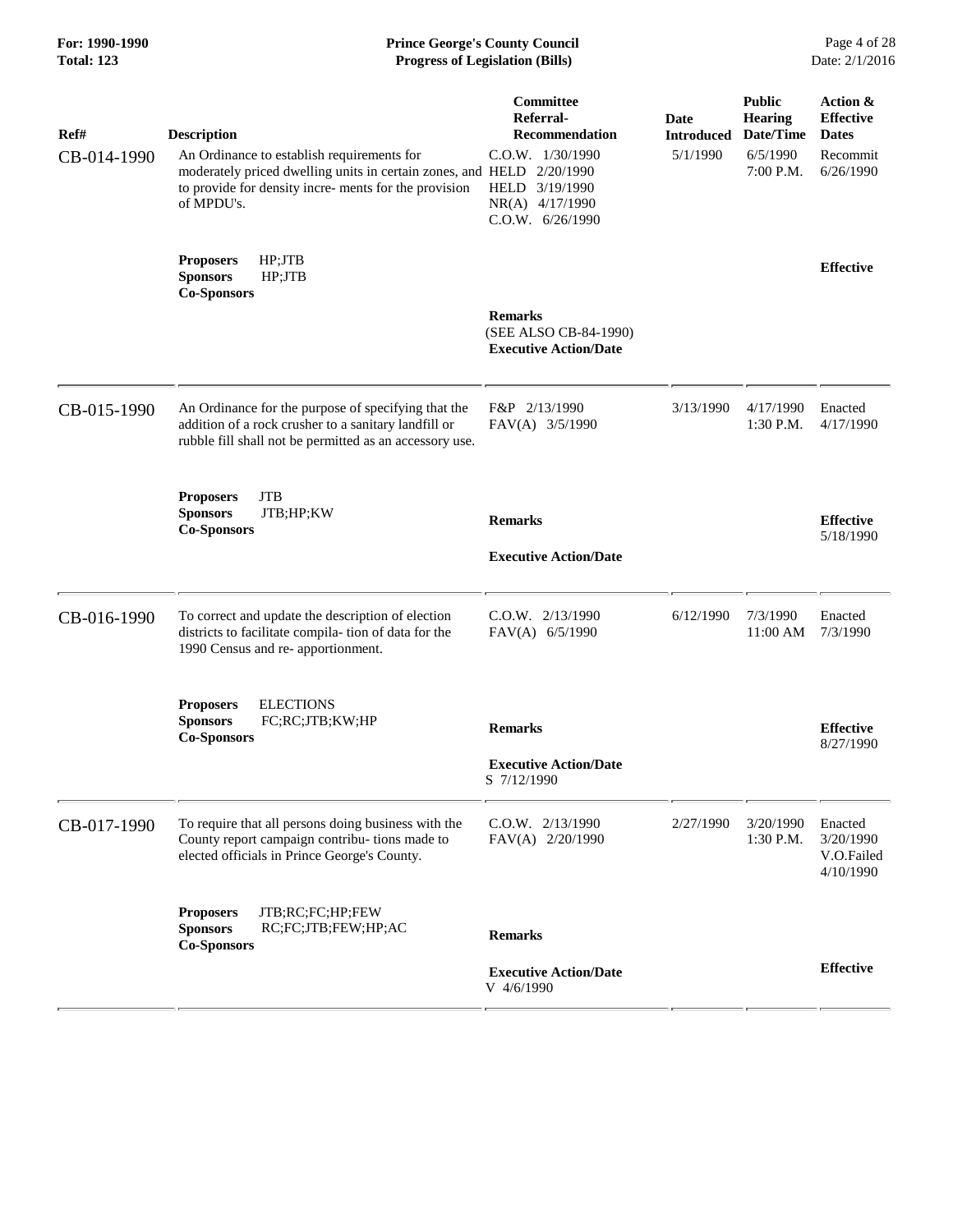| For: 1990-1990<br><b>Total: 123</b> | <b>Prince George's County Council</b><br><b>Progress of Legislation (Bills)</b>                                                                                                                                   |                                                                                        |                                        |                                                                        | Page 5 of 28<br>Date: 2/1/2016                                       |  |
|-------------------------------------|-------------------------------------------------------------------------------------------------------------------------------------------------------------------------------------------------------------------|----------------------------------------------------------------------------------------|----------------------------------------|------------------------------------------------------------------------|----------------------------------------------------------------------|--|
| Ref#<br>CB-018-1990                 | <b>Description</b><br>An Ordinance to define additional proce- dures for<br>the amendment of Basic Plan Applications; clarifying FAV(A) 3/5/1990<br>that said appl. & approval may address specific land<br>uses. | <b>Committee</b><br>Referral-<br><b>Recommendation</b><br>F&P 2/13/1990                | Date<br><b>Introduced</b><br>3/13/1990 | <b>Public</b><br><b>Hearing</b><br>Date/Time<br>4/17/1990<br>1:30 P.M. | Action &<br><b>Effective</b><br><b>Dates</b><br>Enacted<br>4/17/1990 |  |
|                                     | JTB;FC<br><b>Proposers</b><br><b>Sponsors</b><br>JTB;FC;HP;KW<br><b>Co-Sponsors</b>                                                                                                                               | <b>Remarks</b><br><b>Executive Action/Date</b>                                         |                                        |                                                                        | <b>Effective</b><br>4/17/1990                                        |  |
| CB-019-1990                         | Emergency Act to approve Labor Agreement between F&P 2/13/1990<br>Prince George's County and Frater- nal Order of<br>Police, Lodge 89 - July 1, 1989 through June 30,<br>1992.                                    | FAV 2/20/1990                                                                          | 2/27/1990                              | 3/20/1990<br>$1:30$ P.M.                                               | Enacted<br>3/20/1990                                                 |  |
|                                     | CO. EXEC.<br><b>Proposers</b><br><b>Sponsors</b><br>JTB;FC;HP;KW;RC;FEW<br><b>Co-Sponsors</b>                                                                                                                     | <b>Remarks</b><br>(SEE ALSO CR-11-1990)<br><b>Executive Action/Date</b><br>S 3/28/1990 |                                        |                                                                        | <b>Effective</b><br>3/28/1990                                        |  |
| CB-020-1990                         | An Ordinance to implement new site Planning<br>Guidelines.                                                                                                                                                        | F&P 2/20/1990<br>NR(A) 3/19/1990                                                       | 4/3/1990                               | 5/15/1990<br>11:00 AM                                                  | Enacted<br>6/12/1990                                                 |  |
|                                     | <b>DQSC</b><br><b>Proposers</b><br><b>Sponsors</b><br>JTB;HP<br><b>Co-Sponsors</b>                                                                                                                                | <b>Remarks</b><br><b>Executive Action/Date</b>                                         |                                        |                                                                        | <b>Effective</b><br>7/30/1990                                        |  |
| CB-021-1990                         | To approve supplemental appropriation to various<br>agencies in the amount of \$12,761,262.                                                                                                                       | F&P 2/20/1990<br>FAV(A) 3/5/1990                                                       | 3/20/1990                              | 4/17/1990<br>2:00 P.M.                                                 | Enacted<br>4/17/1990                                                 |  |
|                                     | CO. EXEC.<br><b>Proposers</b><br>JTB;FC<br><b>Sponsors</b><br><b>Co-Sponsors</b>                                                                                                                                  | <b>Remarks</b><br><b>Executive Action/Date</b><br>S 4/26/1990                          |                                        |                                                                        | <b>Effective</b><br>6/11/1990                                        |  |
| CB-022-1990                         | To establish criteria for the lowering of flags at<br>County facilities when a Govern-ment official or<br>employee is killed in the line of duty.                                                                 | F&P 2/20/1990<br>FAV 3/5/1990                                                          | 3/20/1990                              | 4/17/1990<br>2:00 P.M.                                                 | Enacted<br>4/17/1990                                                 |  |
|                                     | CO. EXEC.<br><b>Proposers</b><br>JTB;RC;FC<br><b>Sponsors</b><br><b>Co-Sponsors</b>                                                                                                                               | <b>Remarks</b><br><b>Executive Action/Date</b><br>S 4/26/1990                          |                                        |                                                                        | <b>Effective</b><br>6/11/1990                                        |  |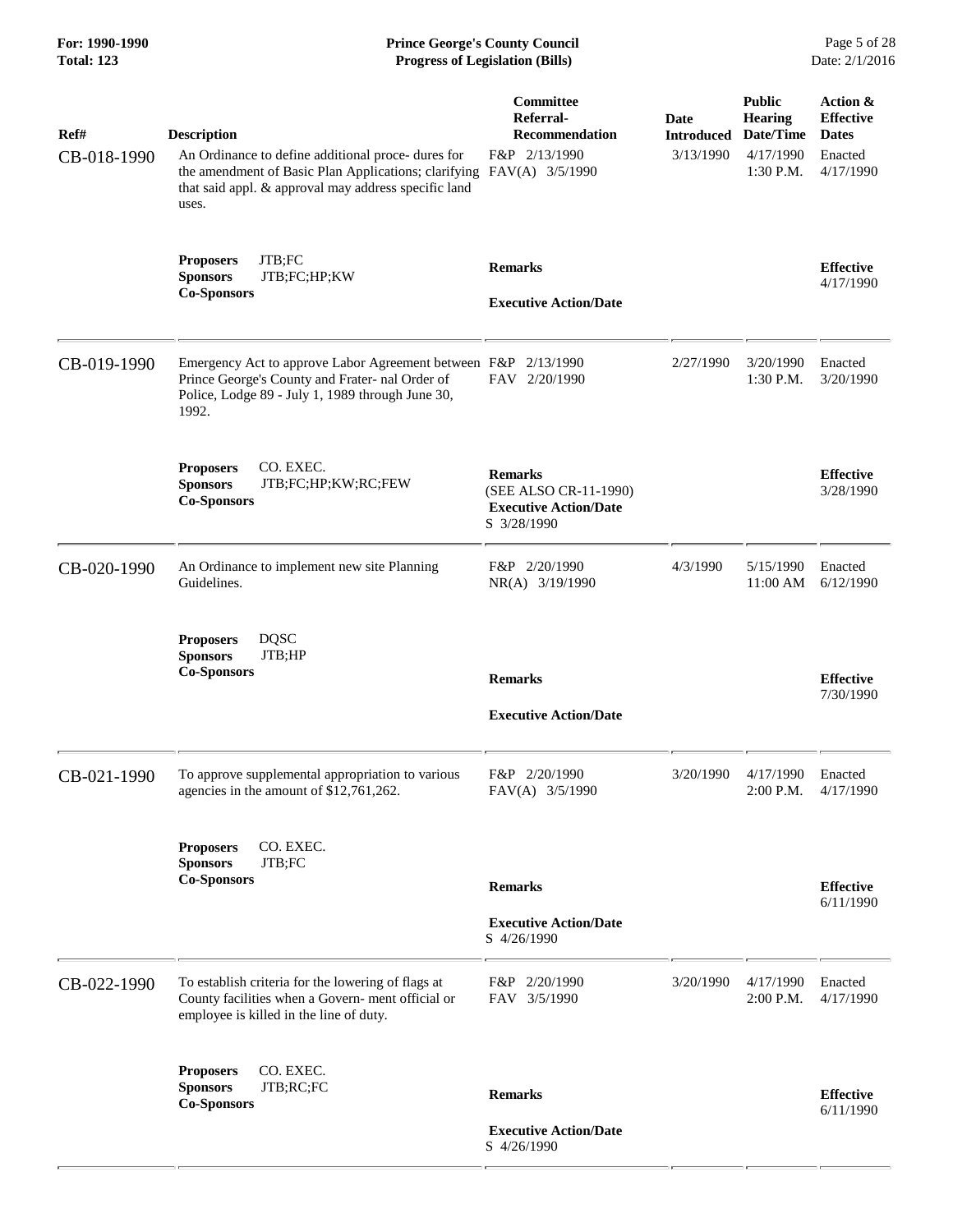| For: 1990-1990<br><b>Total: 123</b> |                                                                                                                                                                        | <b>Prince George's County Council</b><br><b>Progress of Legislation (Bills)</b> |                                                 |                                                          | Page 6 of 28<br>Date: 2/1/2016               |
|-------------------------------------|------------------------------------------------------------------------------------------------------------------------------------------------------------------------|---------------------------------------------------------------------------------|-------------------------------------------------|----------------------------------------------------------|----------------------------------------------|
| Ref#<br>CB-023-1990                 | <b>Description</b><br>An Ordinance to allow "Video Game and Tape Store" F&P 2/27/1990<br>as a permitted use in the I-1 Zone in certain<br>circumstances.               | Committee<br>Referral-<br><b>Recommendation</b><br>UNFAV(A) 3/19/1990           | Date<br><b>Introduced Date/Time</b><br>4/3/1990 | <b>Public</b><br><b>Hearing</b><br>5/15/1990<br>11:00 AM | Action &<br><b>Effective</b><br><b>Dates</b> |
|                                     | <b>Proposers</b><br><b>FEW</b><br><b>FEW</b><br><b>Sponsors</b><br><b>Co-Sponsors</b>                                                                                  | <b>Remarks</b><br><b>Executive Action/Date</b>                                  |                                                 |                                                          | <b>Effective</b>                             |
| CB-024-1990                         | ASSIGNED.                                                                                                                                                              |                                                                                 |                                                 |                                                          |                                              |
|                                     | <b>Proposers</b><br><b>Sponsors</b><br><b>Co-Sponsors</b>                                                                                                              | <b>Remarks</b><br><b>Executive Action/Date</b>                                  |                                                 |                                                          | <b>Effective</b>                             |
| CB-025-1990                         | To establish Citizen Complaint Over- sight Panel to<br>function when a police brutality complaint is filed<br>against a Prince George's County Police Officer.         | C.O.W. 3/6/1990<br>HELD 3/27/1990<br>FAV(A) 6/5/1990                            | 6/12/1990                                       | 7/3/1990<br>11:00 AM                                     | Enacted<br>7/3/1990                          |
|                                     | CO. EXEC.<br><b>Proposers</b><br><b>Sponsors</b><br>JTB;SM;HP<br><b>Co-Sponsors</b>                                                                                    | <b>Remarks</b><br><b>Executive Action/Date</b><br>S 7/12/1990                   |                                                 |                                                          | <b>Effective</b><br>8/27/1990                |
| CB-026-1990                         | An Ordinance to establish that the Historic<br>Preservation Comm. function as Citizens Advisory<br>Comm. during an amendment of the Historic Sites &<br>District Plan. | F&P 3/6/1990<br>FAV(A) 4/2/1990                                                 | 4/10/1990                                       | 5/15/1990<br>11:00 AM                                    | Enacted<br>5/15/1990                         |
|                                     | M-NCPPC<br><b>Proposers</b><br><b>Sponsors</b><br>RC;FC;KW<br><b>Co-Sponsors</b>                                                                                       | <b>Remarks</b><br><b>Executive Action/Date</b>                                  |                                                 |                                                          | <b>Effective</b><br>6/15/1990                |
| CB-027-1990                         | A Charter Amendment to amend Section 309 to<br>provide for the election of a Council Mem- ber in the HELD 4/17/1990<br>event of a vacancy.                             | $C.0.W.$ $3/6/1990$                                                             |                                                 |                                                          |                                              |
|                                     | <b>SM</b><br><b>Proposers</b><br><b>Sponsors</b><br><b>SM</b><br><b>Co-Sponsors</b>                                                                                    | <b>Remarks</b><br><b>Executive Action/Date</b>                                  |                                                 |                                                          | <b>Effective</b>                             |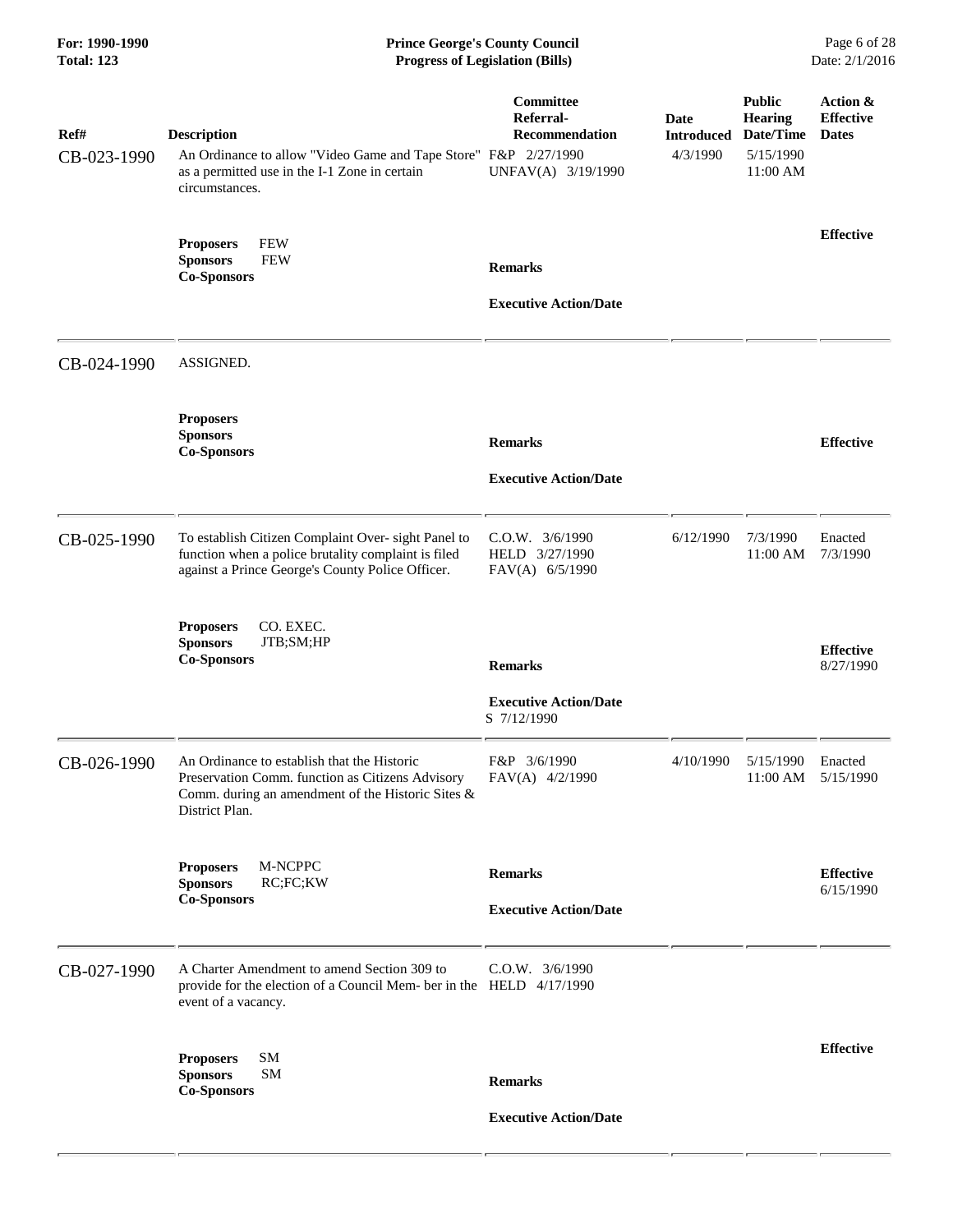| Ref#<br>CB-028-1990 | <b>Description</b><br>Emergency Act to approve M-NCPPC's request to<br>issue and sell \$5,000,000 of its bonds to provide<br>funds for advance land acqui-sition.            | Committee<br>Referral-<br><b>Recommendation</b><br>C.O.W. 4/10/1990<br>FAV 4/17/1990              | Date<br><b>Introduced</b><br>5/1/1990 | <b>Public</b><br><b>Hearing</b><br>Date/Time<br>6/5/1990<br>11:00 AM | Action &<br><b>Effective</b><br><b>Dates</b><br>Enacted<br>6/5/1990 |
|---------------------|------------------------------------------------------------------------------------------------------------------------------------------------------------------------------|---------------------------------------------------------------------------------------------------|---------------------------------------|----------------------------------------------------------------------|---------------------------------------------------------------------|
|                     | M-NCPPC<br><b>Proposers</b><br>FC;HP;RC<br><b>Sponsors</b><br><b>Co-Sponsors</b>                                                                                             | <b>Remarks</b><br>(SEE CB-29-1990 &<br>CR-20-1990)<br><b>Executive Action/Date</b><br>S 6/26/1990 |                                       |                                                                      | <b>Effective</b><br>6/26/1990                                       |
| CB-029-1990         | Emergency Act to approve M-NCPPC's request to<br>issue bonds in an amount not to exceed \$14,000,000<br>for advance refunding of Park Acquisition and<br>Development Bonds.  | $C.O.W.$ 4/10/1990<br>FAV 4/17/1990                                                               | 5/1/1990                              | 6/5/1990<br>11:00 AM                                                 | Enacted<br>6/5/1990                                                 |
|                     | M-NCPPC<br><b>Proposers</b><br><b>Sponsors</b><br>FC;HP<br><b>Co-Sponsors</b>                                                                                                | <b>Remarks</b><br>(SEE CB-28-1990 &<br>CR-20-1990)<br><b>Executive Action/Date</b><br>S 6/26/1990 |                                       |                                                                      | <b>Effective</b><br>6/26/1990                                       |
| CB-030-1990         | To prohibit discriminatory housing prac- tices based<br>on handicap and familial status; other related<br>provisions.                                                        | F&P 3/20/1990<br>NR(A) 6/25/1990                                                                  | 7/3/1990                              | 7/31/1990<br>11:00 AM                                                | Enacted<br>7/31/1990                                                |
|                     | CO. EXEC.<br><b>Proposers</b><br><b>Sponsors</b><br>HP;JTB;FC;KW<br><b>Co-Sponsors</b>                                                                                       | <b>Remarks</b><br><b>Executive Action/Date</b><br>S 8/10/1990                                     |                                       |                                                                      | <b>Effective</b><br>9/25/1990                                       |
| CB-031-1990         | An Ordinance to require applicants before the Board<br>of Zoning Appeals to post the subject property, etc.                                                                  | F&P 3/27/1990<br>FAV(A) 4/16/1990                                                                 | 5/1/1990                              | 6/5/1990<br>1:30 P.M.                                                | Enacted<br>6/5/1990                                                 |
|                     | FC<br><b>Proposers</b><br>FC<br><b>Sponsors</b><br><b>Co-Sponsors</b>                                                                                                        | <b>Remarks</b><br><b>Executive Action/Date</b>                                                    |                                       |                                                                      | <b>Effective</b><br>7/6/1990                                        |
| CB-032-1990         | An Ordinance to establish criteria for ex-empting<br>certain activities involving ex- traction of natural<br>materials from S.E. approval for a surface mining<br>operation. | F&P 3/27/1990                                                                                     |                                       |                                                                      |                                                                     |
|                     | M-NCPPC<br><b>Proposers</b><br><b>Sponsors</b><br><b>Co-Sponsors</b>                                                                                                         | <b>Remarks</b><br>(WITHDRAWN)<br><b>Executive Action/Date</b>                                     |                                       |                                                                      | <b>Effective</b>                                                    |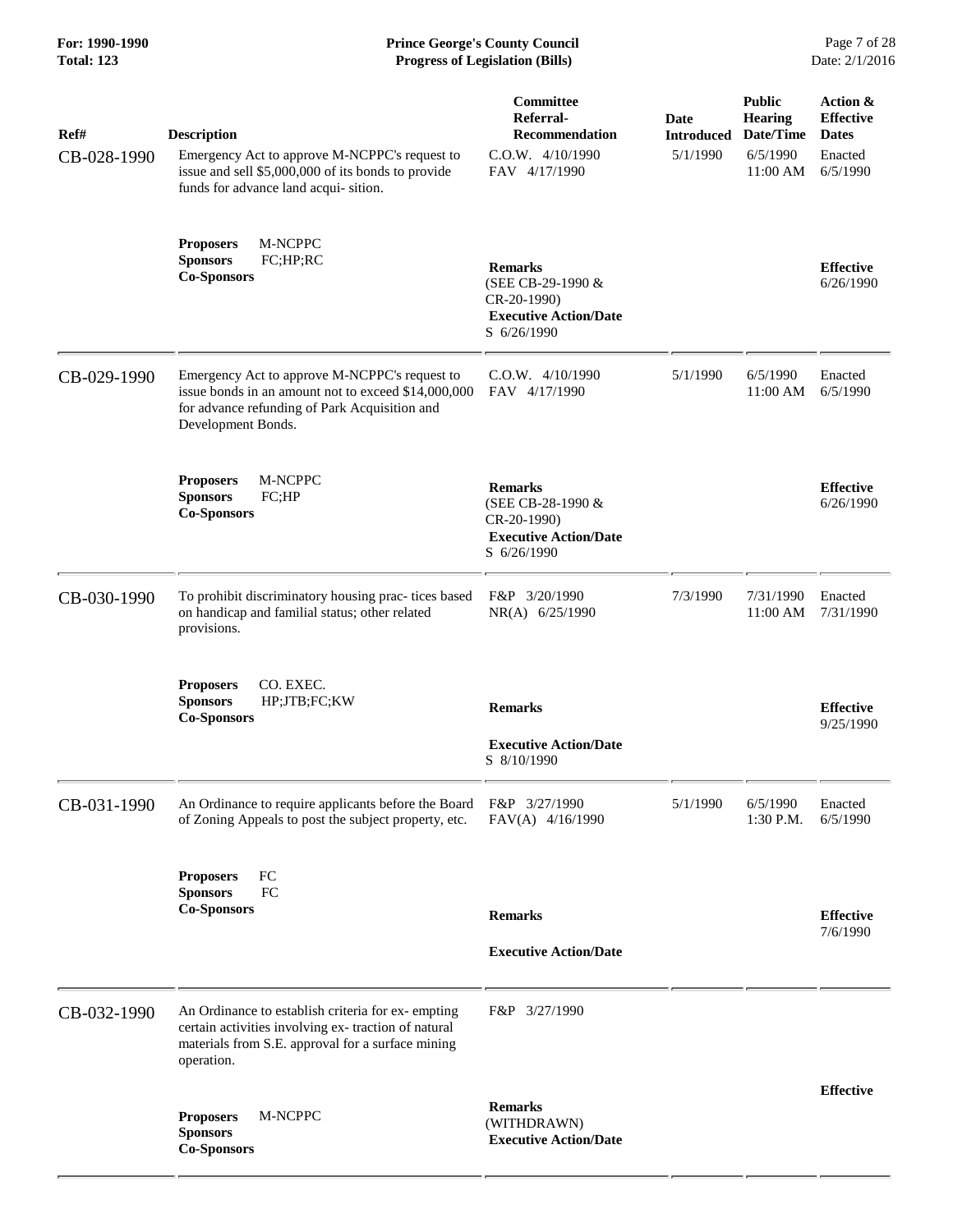#### **For: 1990-1990 Prince George's County Council** Page 8 of 28<br> **Formal** Page 8 of 28<br> **Progress of Legislation (Bills)** Date: 2/1/2016 **Total: 123 Progress of Legislation (Bills)**

| Ref#<br>CB-033-1990 | <b>Description</b><br>Subdivision Amendment to require identi-fication of F&P 3/27/1990<br>cemeteries on preliminary plats of subdivision,<br>providing requirements for protection and<br>maintenance. | Committee<br>Referral-<br>Recommendation<br>HELD 4/16/1990<br>FAV(A) 6/4/1990 | Date<br><b>Introduced</b><br>6/26/1990 | <b>Public</b><br><b>Hearing</b><br>Date/Time<br>7/31/1990<br>11:00 AM | Action &<br><b>Effective</b><br><b>Dates</b><br>Enacted<br>7/31/1990 |
|---------------------|---------------------------------------------------------------------------------------------------------------------------------------------------------------------------------------------------------|-------------------------------------------------------------------------------|----------------------------------------|-----------------------------------------------------------------------|----------------------------------------------------------------------|
|                     | M-NCPPC<br><b>Proposers</b><br><b>Sponsors</b><br>RC;JTB;FC;SM;KW<br><b>Co-Sponsors</b>                                                                                                                 | <b>Remarks</b><br><b>Executive Action/Date</b><br>S 8/10/1990                 |                                        |                                                                       | <b>Effective</b><br>9/10/1990                                        |
| CB-034-1990         | To amend the Classification Plan to add, abolish, or<br>change certain classes re-lating to fire and food<br>service.                                                                                   | F&P 4/3/1990<br>NR 4/16/1990                                                  | 5/1/1990                               | 6/5/1990<br>11:00 AM                                                  | Enacted<br>6/5/1990                                                  |
|                     | CO. EXEC.<br><b>Proposers</b><br><b>Sponsors</b><br>FC;RC;HP<br><b>Co-Sponsors</b>                                                                                                                      | <b>Remarks</b><br><b>Executive Action/Date</b><br>S 6/26/1990                 |                                        |                                                                       | <b>Effective</b><br>8/13/1990                                        |
| CB-035-1990         | An Act to prohibit the sale of food by drive-in and<br>fast food restaurants in plas- tic containers which are<br>not biodegradable, returnable or separated at point of<br>sale.                       | H&ED 4/17/1990<br>HELD 6/13/1990                                              |                                        |                                                                       |                                                                      |
|                     | SM<br><b>Proposers</b><br><b>Sponsors</b><br><b>SM</b><br><b>Co-Sponsors</b>                                                                                                                            | <b>Remarks</b><br><b>Executive Action/Date</b>                                |                                        |                                                                       | <b>Effective</b>                                                     |
| CB-036-1990         | An Ordinance to amend the criteria for approval of a<br>basic plan to require adequacy of transportation<br>facilities.                                                                                 | C.O.W. 4/10/1990<br>FAV(A) 4/17/1990                                          | 4/10/1990                              | 5/1/1990<br>1:30 P.M.                                                 | Enacted<br>5/1/1990                                                  |
|                     | KW<br><b>Proposers</b><br>KW<br><b>Sponsors</b><br><b>Co-Sponsors</b>                                                                                                                                   | <b>Remarks</b><br><b>Executive Action/Date</b>                                |                                        |                                                                       | <b>Effective</b><br>5/1/1990                                         |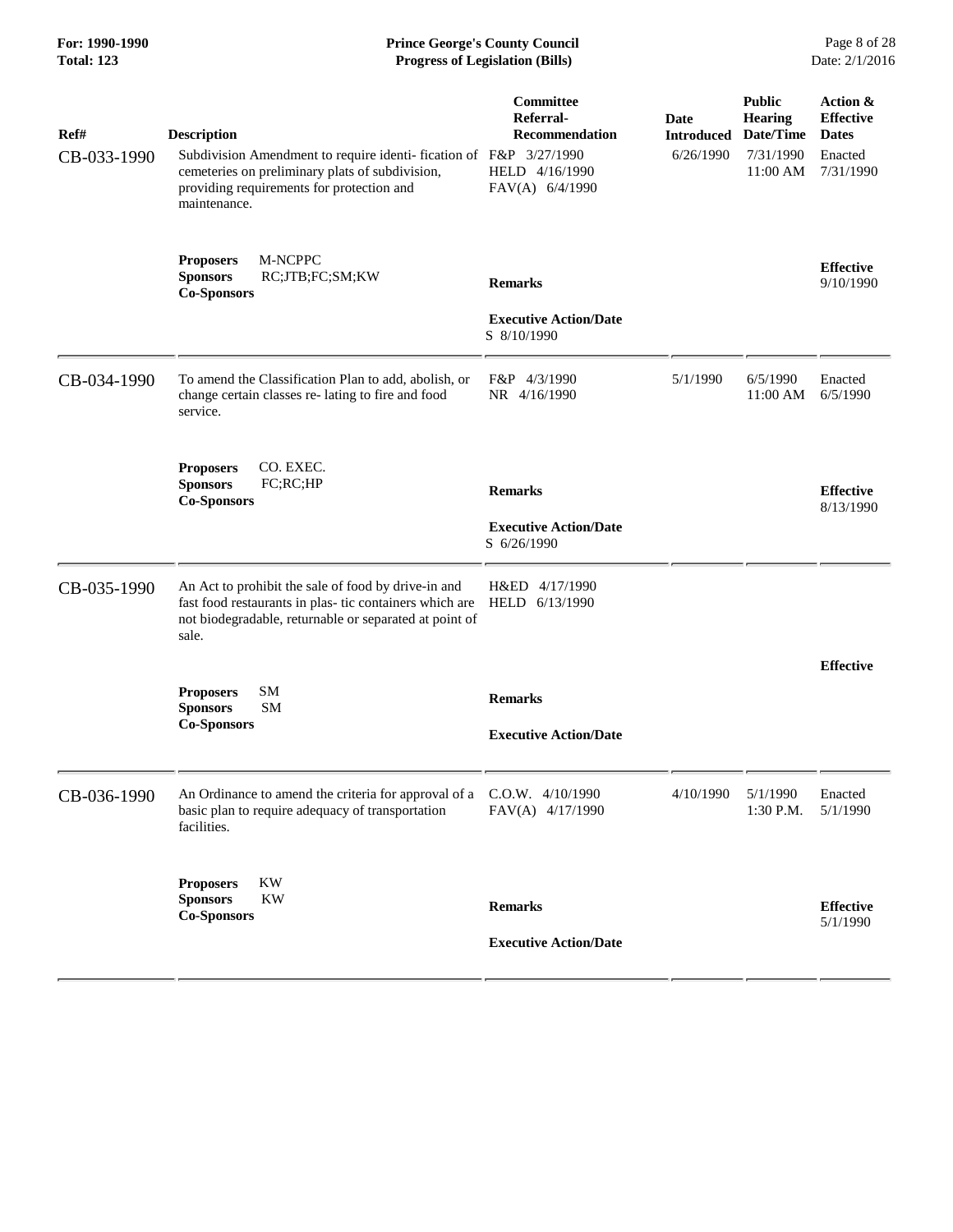| Ref#        | <b>Description</b>                                                                                                                                                       | Committee<br>Referral-<br><b>Recommendation</b>                                                                        | Date<br><b>Introduced</b> | <b>Public</b><br><b>Hearing</b><br>Date/Time | Action &<br><b>Effective</b><br><b>Dates</b> |
|-------------|--------------------------------------------------------------------------------------------------------------------------------------------------------------------------|------------------------------------------------------------------------------------------------------------------------|---------------------------|----------------------------------------------|----------------------------------------------|
| CB-037-1990 | An Act to approve Labor Agreement with Deputy<br>Sheriff's Association.                                                                                                  | F&P 4/10/1990<br>FAV 4/16/1990                                                                                         | 5/1/1990                  | 6/5/1990<br>11:00 AM                         | Enacted<br>6/5/1990                          |
|             | CO. EXEC.<br><b>Proposers</b><br><b>Sponsors</b><br>FC;HP;RC<br><b>Co-Sponsors</b>                                                                                       | <b>Remarks</b><br>(SEE CR-29-1990;<br><b>RETROACTIVE</b><br>PROVISIONS)<br><b>Executive Action/Date</b><br>S 6/26/1990 |                           |                                              | <b>Effective</b><br>8/13/1990                |
| CB-038-1990 | An Ordinance to allow the M-NCPPC Planning<br>Board to approve certain vehicles access easements.                                                                        | F&P 4/24/1990<br>FAV(A) 5/23/1990                                                                                      | 6/12/1990                 | 7/24/1990<br>$1:30$ P.M.                     | Enacted<br>7/24/1990                         |
|             | M-NCPPC<br><b>Proposers</b><br><b>Sponsors</b><br>SM;KW<br><b>Co-Sponsors</b>                                                                                            | <b>Remarks</b><br><b>Executive Action/Date</b>                                                                         |                           |                                              | <b>Effective</b><br>7/24/1990                |
| CB-039-1990 | Subdivision Amendment to allow M-NCPPC<br>Planning Board to approve certain vehicular access<br>easements; to reinstate provisions re permitting<br>landlocked property. | F&P 4/24/1990<br>FAV(A) 5/23/1990                                                                                      | 6/12/1990                 | 7/24/1990<br>$1:30$ P.M.                     | Enacted<br>7/24/1990                         |
|             | M-NCPPC<br><b>Proposers</b><br><b>Sponsors</b><br>SM;KW<br><b>Co-Sponsors</b>                                                                                            | <b>Remarks</b><br><b>Executive Action/Date</b><br>S 8/2/1990                                                           |                           |                                              | <b>Effective</b><br>8/2/1990                 |
| CB-040-1990 | To approve supplementary appropriation for the<br>retarded citizens of Prince George's County for its<br>Medical Day Care Program.                                       | F&P 4/24/1990<br>FAV 5/23/1990                                                                                         | 6/5/1990                  | 6/26/1990<br>11:00 AM                        | Enacted<br>6/26/1990                         |
|             | CO. EXEC.<br><b>Proposers</b><br><b>Sponsors</b><br>FC;JTB;KW;HP;RC;SM<br><b>Co-Sponsors</b>                                                                             | <b>Remarks</b><br><b>Executive Action/Date</b><br>S 7/12/1990                                                          |                           |                                              | <b>Effective</b><br>8/27/1990                |
| CB-041-1990 | To provide for the biennial renewal of burglar and<br>holdup alarm users licenses.                                                                                       | F&P 4/24/1990<br>FAV 5/23/1990                                                                                         | 6/5/1990                  | 6/26/1990<br>11:00 AM                        | Enacted<br>6/26/1990                         |
|             | CO. EXEC.<br><b>Proposers</b><br><b>Sponsors</b><br>JTB;RC;HP;FC;KW;SM<br><b>Co-Sponsors</b>                                                                             | <b>Remarks</b><br><b>Executive Action/Date</b>                                                                         |                           |                                              | <b>Effective</b><br>8/27/1990                |

S 7/12/1990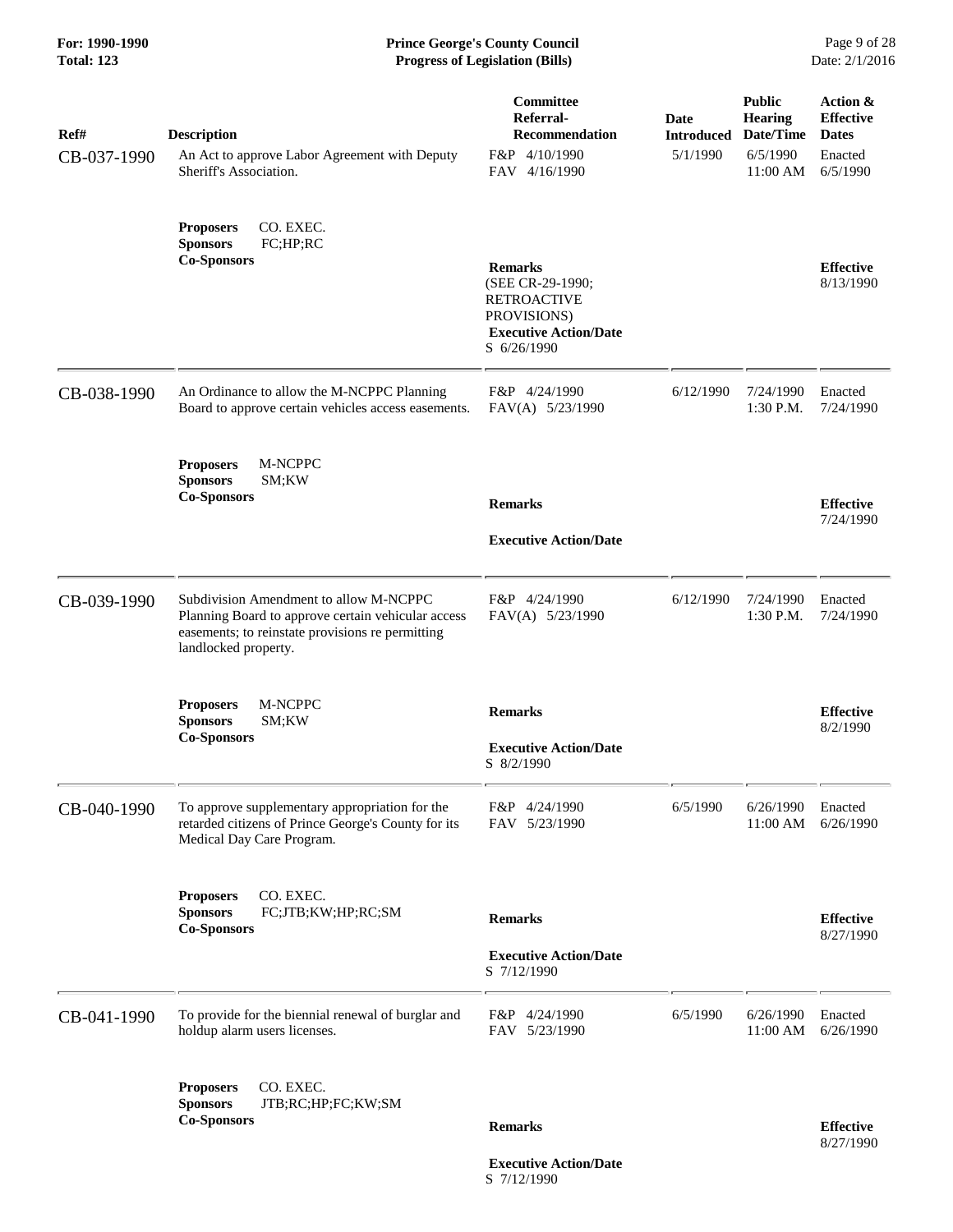| For: 1990-1990<br><b>Total: 123</b> | <b>Prince George's County Council</b><br><b>Progress of Legislation (Bills)</b>                                                                                                         |                                                                                                                        |                                            |                                 | Page 10 of 28<br>Date: 2/1/2016              |
|-------------------------------------|-----------------------------------------------------------------------------------------------------------------------------------------------------------------------------------------|------------------------------------------------------------------------------------------------------------------------|--------------------------------------------|---------------------------------|----------------------------------------------|
| Ref#                                | <b>Description</b>                                                                                                                                                                      | Committee<br>Referral-<br>Recommendation                                                                               | <b>Date</b><br><b>Introduced Date/Time</b> | <b>Public</b><br><b>Hearing</b> | Action &<br><b>Effective</b><br><b>Dates</b> |
| CB-042-1990                         | An Act to prohibit the issuance of grading permits for F&P 4/24/1990<br>sites which require the impor-tation of soils except<br>Class 1 or Class 2 fills for building pads and topsoil. | HELD 5/23/1990                                                                                                         |                                            |                                 |                                              |
|                                     | SM<br><b>Proposers</b><br><b>SM</b><br><b>Sponsors</b><br><b>Co-Sponsors</b>                                                                                                            | <b>Remarks</b><br><b>Executive Action/Date</b>                                                                         |                                            |                                 | <b>Effective</b>                             |
| CB-043-1990                         | To approve Labor Agreement with Inter- national<br>Association of Fire Fighters, Local #1619, AFL-CIO. FAV 5/1/1990                                                                     | C.O.W. 4/24/1990                                                                                                       | 5/8/1990                                   | 6/5/1990<br>1:30 P.M.           | Enacted<br>6/5/1990                          |
|                                     | <b>Proposers</b><br>CO. EXEC.<br>JTB;RC;HP;FEW<br><b>Sponsors</b><br>FC;AC;KW<br><b>Co-Sponsors</b>                                                                                     | <b>Remarks</b><br>(SEE CR-34 & CR-35-1990;<br>RETRO. PROV.)<br><b>Executive Action/Date</b><br>S 6/26/1990             |                                            |                                 | <b>Effective</b><br>8/13/1990                |
| CB-044-1990                         | To approve amended Labor Agreement with Prince<br>George's County Police Civilian Employees<br>Association.                                                                             | $C.0.W.$ 4/24/1990<br>FAV 5/1/1990                                                                                     | 5/8/1990                                   | 6/5/1990<br>1:30 P.M.           | Enacted<br>6/5/1990                          |
|                                     | CO. EXEC.<br><b>Proposers</b><br>RC;JTB;HP;FEW<br><b>Sponsors</b><br><b>Co-Sponsors</b><br>FC;AC;KW                                                                                     | <b>Remarks</b><br>(SEE CR-36-1990;<br><b>RETROACTIVE</b><br>PROVISIONS)<br><b>Executive Action/Date</b><br>S 6/26/1990 |                                            |                                 | <b>Effective</b><br>8/13/1990                |
| CB-045-1990                         | To amend Classification Plan as necessary for<br>bargaining units represented by the Police Civilian<br>Employees Association.                                                          | $C.0.W.$ 4/24/1990<br>FAV 5/1/1990                                                                                     | 5/8/1990                                   | 6/5/1990<br>1:30 P.M.           | Enacted<br>6/5/1990                          |
|                                     | CO. EXEC.<br><b>Proposers</b><br><b>Sponsors</b><br>RC;HP;JTB;FEW<br>FC;AC;KW<br><b>Co-Sponsors</b>                                                                                     | <b>Remarks</b><br>(SEE CR-36-1990;<br><b>RETROACTIVE</b><br>PROVISIONS)<br><b>Executive Action/Date</b><br>S 6/26/1990 |                                            |                                 | <b>Effective</b><br>8/13/1990                |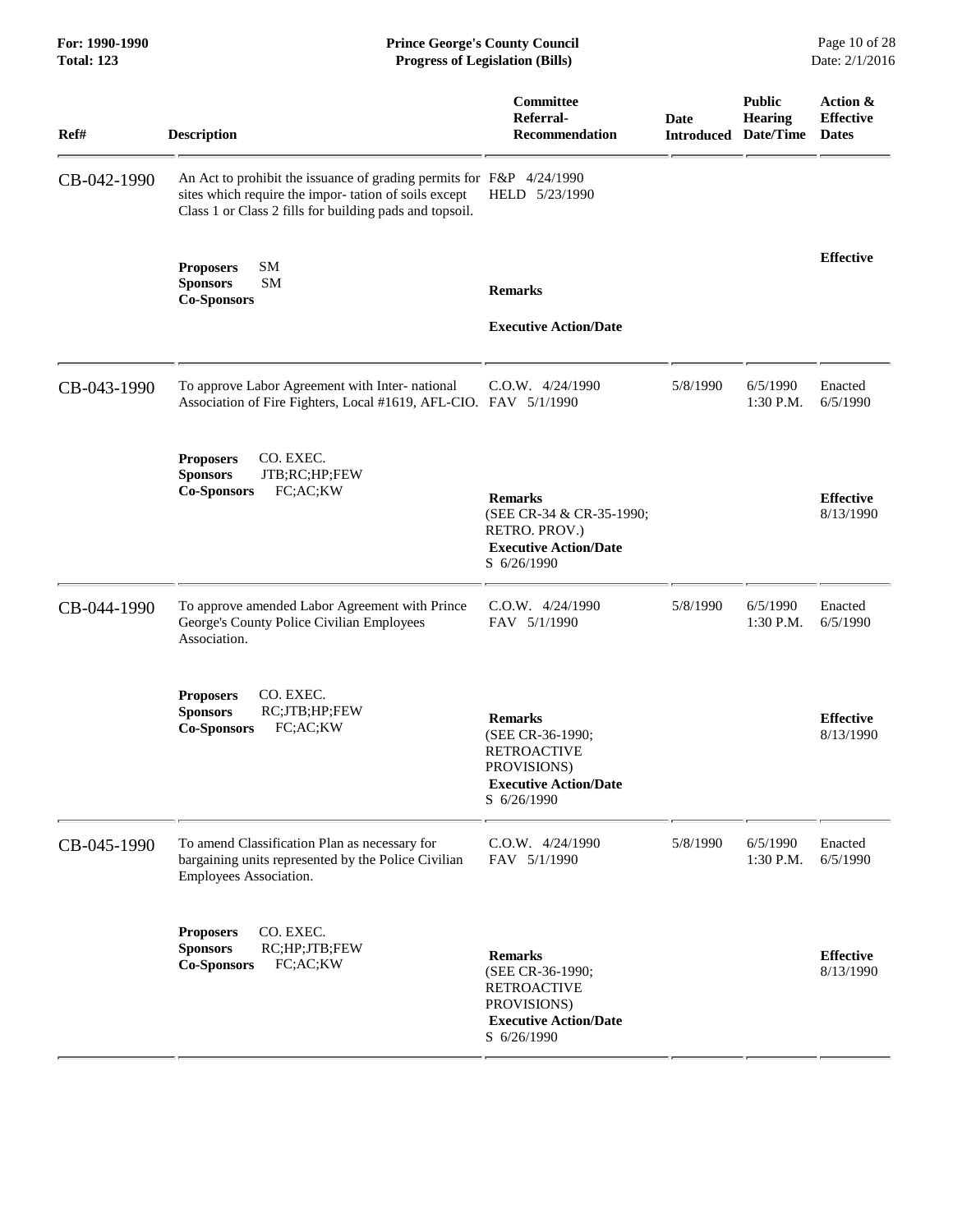| For: 1990-1990<br><b>Total: 123</b> | <b>Prince George's County Council</b><br><b>Progress of Legislation (Bills)</b>                                                           |                                                                                              |                                     |                          | Page 11 of 28<br>Date: 2/1/2016              |
|-------------------------------------|-------------------------------------------------------------------------------------------------------------------------------------------|----------------------------------------------------------------------------------------------|-------------------------------------|--------------------------|----------------------------------------------|
| Ref#<br>CB-046-1990                 | <b>Description</b><br>ASSIGNED.                                                                                                           | Committee<br>Referral-<br><b>Recommendation</b>                                              | Date<br><b>Introduced Date/Time</b> | <b>Public</b><br>Hearing | Action &<br><b>Effective</b><br><b>Dates</b> |
|                                     | <b>Proposers</b><br><b>Sponsors</b><br><b>Co-Sponsors</b>                                                                                 | <b>Remarks</b><br><b>Executive Action/Date</b>                                               |                                     |                          | <b>Effective</b>                             |
| CB-047-1990                         | ASSIGNED.                                                                                                                                 |                                                                                              |                                     |                          |                                              |
|                                     | <b>Proposers</b><br><b>Sponsors</b><br><b>Co-Sponsors</b>                                                                                 | <b>Remarks</b><br><b>Executive Action/Date</b>                                               |                                     |                          | <b>Effective</b>                             |
| CB-048-1990                         | An Act to incorporate the requirements of the<br>Moderately Priced Dwelling Unit Program into the<br>subdivision process.                 | C.O.W. 5/8/1990<br>FAV(A) 5/22/1990<br>C.0.W. 6/26/1990                                      | 5/8/1990                            | 6/12/1990<br>1:30 P.M.   | Recommit<br>6/26/1990                        |
|                                     | HP;JTB<br><b>Proposers</b><br>HP;JTB;FEW<br><b>Sponsors</b><br><b>Co-Sponsors</b>                                                         | <b>Remarks</b><br>(SEE CB-12, 13 & 14-1990; &<br>CB-85-1990)<br><b>Executive Action/Date</b> |                                     |                          | <b>Effective</b>                             |
| CB-049-1990                         | To provide for donation of certain surplus County<br>property to Board of Education to promote alcohol<br>and drug free school functions. | $C.0.W.$ $5/8/1990$<br>FAV 5/22/1990                                                         | 5/8/1990                            | 6/5/1990<br>1:30 P.M.    | Enacted<br>6/5/1990                          |
|                                     | CO. EXEC.<br><b>Proposers</b><br><b>Sponsors</b><br>FC;JTB;HP<br><b>Co-Sponsors</b>                                                       | <b>Remarks</b><br><b>Executive Action/Date</b><br>S 6/26/1990                                |                                     |                          | <b>Effective</b><br>8/13/1990                |
| CB-050-1990                         | To postpone issuance of building permits and to<br>provide for expiration of building permits under<br>certain circumstances.             | F&P 5/15/1990<br>FAV(A) 6/4/1990                                                             | 6/26/1990                           | 7/24/1990<br>1:30 P.M.   | Enacted<br>7/24/1990                         |
|                                     | RC<br><b>Proposers</b><br><b>Sponsors</b><br>RC;JTB;FC;SM<br><b>Co-Sponsors</b>                                                           | <b>Remarks</b><br><b>Executive Action/Date</b><br>S 8/10/1990                                |                                     |                          | <b>Effective</b><br>1/1/1991                 |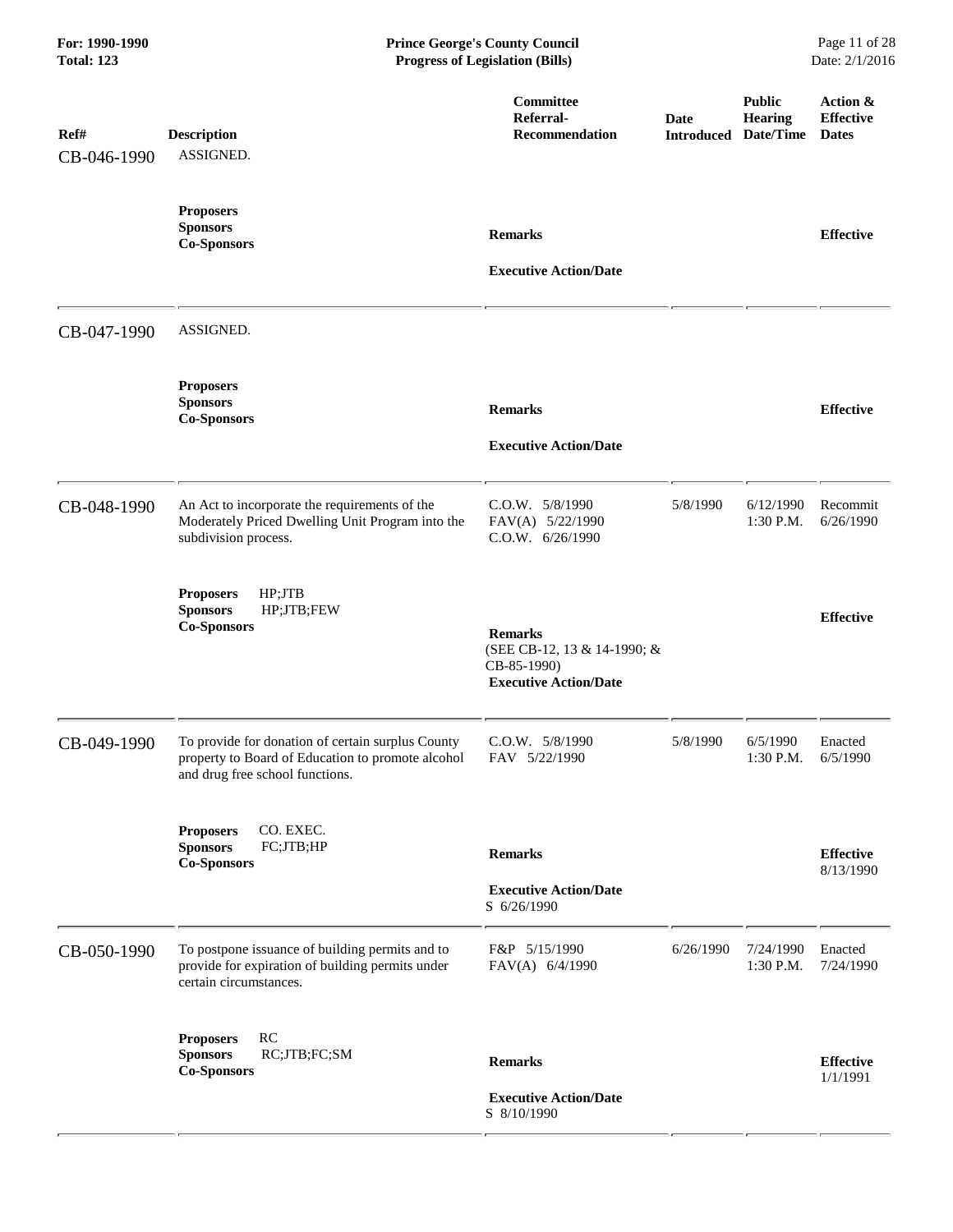| For: 1990-1990<br><b>Total: 123</b> | <b>Prince George's County Council</b><br><b>Progress of Legislation (Bills)</b>                                                                                                                      |                                                               |                                        |                                                                        | Page 12 of 28<br>Date: 2/1/2016                                      |  |
|-------------------------------------|------------------------------------------------------------------------------------------------------------------------------------------------------------------------------------------------------|---------------------------------------------------------------|----------------------------------------|------------------------------------------------------------------------|----------------------------------------------------------------------|--|
| Ref#<br>CB-051-1990                 | <b>Description</b><br>An Ordinance to require postponement of processing F&P 5/15/1990<br>and issuance of building permits within adopted Area FAV(A) 6/4/1990<br>Master Plan with pending SMA; etc. | Committee<br>Referral-<br><b>Recommendation</b>               | Date<br><b>Introduced</b><br>6/26/1990 | <b>Public</b><br><b>Hearing</b><br>Date/Time<br>7/24/1990<br>1:30 P.M. | Action &<br><b>Effective</b><br><b>Dates</b><br>Enacted<br>7/24/1990 |  |
|                                     | RC<br><b>Proposers</b><br><b>Sponsors</b><br>RC;FC;JTB;SM<br><b>Co-Sponsors</b>                                                                                                                      | <b>Remarks</b><br><b>Executive Action/Date</b>                |                                        |                                                                        | <b>Effective</b><br>1/1/1991                                         |  |
| CB-052-1990                         | To adopt the current expense budget of the Parking<br>Authority for FY 1990-1991.                                                                                                                    |                                                               | 5/22/1990                              | 4/23/1990<br>7:00 P.M.                                                 | Enacted<br>5/22/1990                                                 |  |
|                                     | <b>JTB</b><br><b>Proposers</b><br>JTB;FC;RC;SM;HP;KW<br><b>Sponsors</b><br><b>Co-Sponsors</b>                                                                                                        | <b>Remarks</b><br><b>Executive Action/Date</b><br>S 6/6/1990  |                                        |                                                                        | <b>Effective</b><br>7/1/1990                                         |  |
| CB-053-1990                         | To adopt the Prince George's County portion of the<br>MNCPPC budget and making appropriations and<br>levying taxes for 1990-1991.                                                                    | C.O.W. 5/2/1990<br>FAV(A) 5/2/1990                            | 5/22/1990                              | 4/30/1990<br>7:00 P.M.                                                 | Enacted<br>5/22/1990                                                 |  |
|                                     | <b>Proposers</b><br><b>JTB</b><br><b>Sponsors</b><br>JTB;FC;RC;SM;HP;KW<br><b>Co-Sponsors</b>                                                                                                        | <b>Remarks</b><br><b>Executive Action/Date</b><br>S 5/29/1990 |                                        |                                                                        | <b>Effective</b><br>7/1/1990                                         |  |
| CB-054-1990                         | To adopt County Budget and Appropriation<br>Ordinance for FY 1990-1991.                                                                                                                              |                                                               | 5/22/1990                              | 4/23/1990<br>7:00 P.M.                                                 | Enacted<br>5/22/1990                                                 |  |
|                                     | <b>JTB</b><br><b>Proposers</b><br>JTB;FC;RC;SM;HP;KW<br><b>Sponsors</b><br><b>Co-Sponsors</b>                                                                                                        | <b>Remarks</b><br><b>Executive Action/Date</b><br>S 6/12/1990 |                                        |                                                                        | <b>Effective</b><br>7/1/1990                                         |  |
| CB-055-1990                         | To approve supplementay appropriation in an amount F&P 5/22/1990<br>of \$8,125,000 to various funds from unanticipated<br>revenue.                                                                   | FAV 6/4/1990                                                  | 6/12/1990                              | 7/3/1990<br>11:00 AM                                                   | Enacted<br>7/3/1990                                                  |  |
|                                     | CO. EXEC.<br><b>Proposers</b><br><b>Sponsors</b><br>RC;JTB;HP<br><b>Co-Sponsors</b>                                                                                                                  | <b>Remarks</b><br><b>Executive Action/Date</b><br>S 7/12/1990 |                                        |                                                                        | <b>Effective</b><br>8/27/1990                                        |  |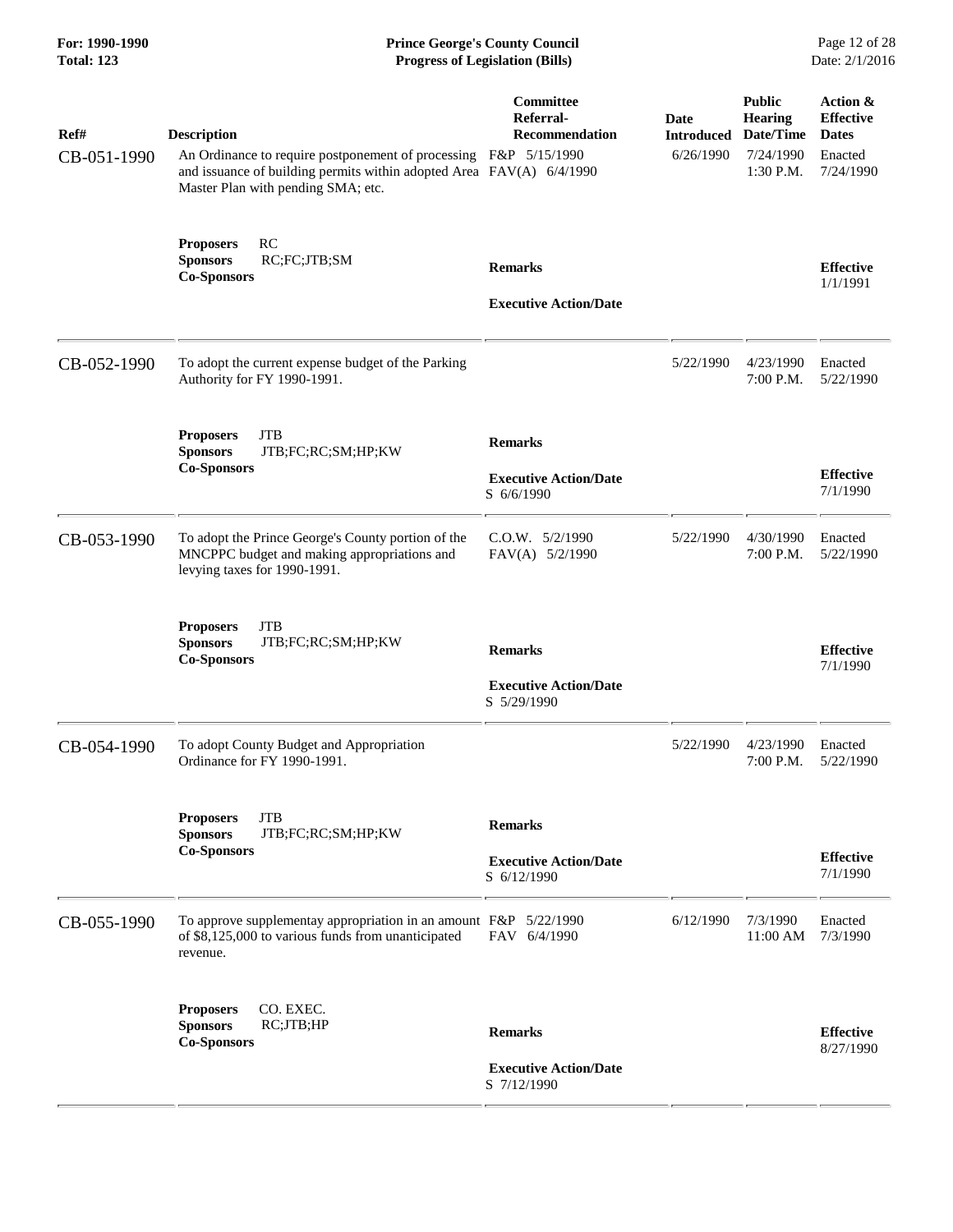#### **For: 1990-1990 Prince George's County Council** Page 13 of 28<br> **Prince George's County Council** Page 13 of 28<br> **Progress of Legislation (Bills)** Date: 2/1/2016 **Total: 123 Progress of Legislation (Bills)**

| Ref#        | <b>Description</b>                                                                                                                                                                | Committee<br>Referral-<br><b>Recommendation</b>                                                     | Date<br><b>Introduced Date/Time</b> | <b>Public</b><br><b>Hearing</b> | Action &<br><b>Effective</b><br><b>Dates</b> |
|-------------|-----------------------------------------------------------------------------------------------------------------------------------------------------------------------------------|-----------------------------------------------------------------------------------------------------|-------------------------------------|---------------------------------|----------------------------------------------|
| CB-056-1990 | To approve \$6,575,000 supplementary appro-<br>priation and inter-departmental transfer to various<br>sections of the budget from Fund Balance and various<br>County Departments. | F&P 5/22/1990<br>FAV 6/5/1990                                                                       | 6/12/1990                           | 7/3/1990<br>11:00 AM            | Enacted<br>7/3/1990                          |
|             | CO. EXEC.<br><b>Proposers</b><br><b>Sponsors</b><br>FC;JTB;HP<br><b>Co-Sponsors</b>                                                                                               | <b>Remarks</b><br><b>(RETROACTIVE</b><br>PROVISIONS)<br><b>Executive Action/Date</b><br>S 7/12/1990 |                                     |                                 | <b>Effective</b><br>8/27/1990                |
| CB-057-1990 | To provide for the establishment and financing of a<br>County disposal System for Waste and Recyclable<br>Material generated in Prince George's County.                           | $C.0.W.$ $5/22/1990$<br>FAV(A) 6/26/1990                                                            | 7/10/1990                           | 7/31/1990<br>11:00 AM           | Enacted<br>7/31/1990                         |
|             | CO. EXEC.<br><b>Proposers</b><br>FC;JTB;AMC;SM<br><b>Sponsors</b><br><b>Co-Sponsors</b>                                                                                           | <b>Remarks</b>                                                                                      |                                     |                                 | <b>Effective</b><br>9/28/1990                |
|             |                                                                                                                                                                                   | <b>Executive Action/Date</b><br>S 8/13/1990                                                         |                                     |                                 |                                              |
| CB-058-1990 | An Ordinance to create a new C-R-C Zoning category C.O.W. 5/22/1990<br>to provide locations for upscale regional shopping<br>centers.                                             | NR(A) 6/6/1990<br>FAV(A) 7/11/1990                                                                  | 6/12/1990                           | 7/10/1990<br>7:00 P.M.          | Enacted<br>7/24/1990                         |
|             | FC<br><b>Proposers</b><br><b>Sponsors</b><br>FC;JTB;HP;KW<br><b>Co-Sponsors</b>                                                                                                   | <b>Remarks</b>                                                                                      |                                     |                                 | <b>Effective</b><br>7/24/1990                |
|             |                                                                                                                                                                                   | <b>Executive Action/Date</b>                                                                        |                                     |                                 |                                              |
| CB-059-1990 | An act concerning Collective Bargaining Agreement<br>with Council 67, American Federation of State,<br>County & Municipal Employees, and its affiliated<br>Local 2462.            | F&P 6/5/1990<br>FAV 6/25/1990                                                                       | 6/26/1990                           | 7/24/1990<br>11:00 AM           | Enacted<br>7/24/1990                         |
|             | CO. EXEC.<br><b>Proposers</b><br>FC;RC;HP;JTB;KW<br><b>Sponsors</b>                                                                                                               | <b>Remarks</b>                                                                                      |                                     |                                 | <b>Effective</b><br>9/25/1990                |
|             | <b>Co-Sponsors</b>                                                                                                                                                                | <b>Executive Action/Date</b><br>S 8/10/1990                                                         |                                     |                                 |                                              |
| CB-060-1990 | To amend Classification Plan to assign certain<br>existing classes to the bargaining units represented by FAV 6/25/1990<br>Council 67, AFSCME.                                    | F&P 6/5/1990                                                                                        | 6/26/1990                           | 7/24/1990<br>11:00 AM           | Enacted<br>7/24/1990                         |
|             | CO. EXEC.<br><b>Proposers</b><br>HP;FC;KW;RC;JTB<br><b>Sponsors</b><br><b>Co-Sponsors</b>                                                                                         | <b>Remarks</b>                                                                                      |                                     |                                 | <b>Effective</b><br>9/25/1990                |
|             |                                                                                                                                                                                   | <b>Executive Action/Date</b>                                                                        |                                     |                                 |                                              |

S 8/10/1990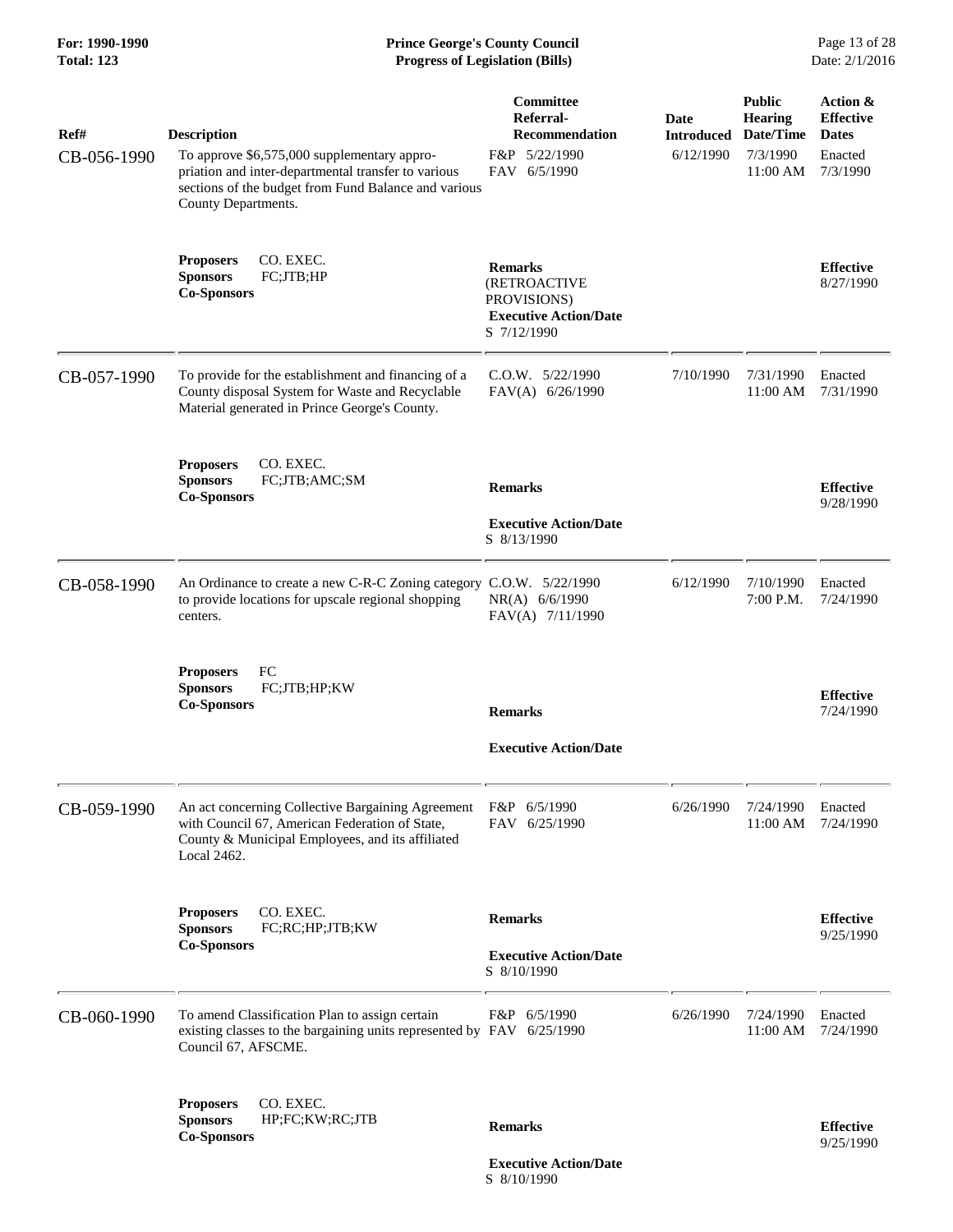| For: 1990-1990<br><b>Total: 123</b> | <b>Prince George's County Council</b><br>Date: 2/1/2016<br><b>Progress of Legislation (Bills)</b>                                                                                           |                                                                                         |                           |                                              |                                              |
|-------------------------------------|---------------------------------------------------------------------------------------------------------------------------------------------------------------------------------------------|-----------------------------------------------------------------------------------------|---------------------------|----------------------------------------------|----------------------------------------------|
| Ref#                                | <b>Description</b>                                                                                                                                                                          | Committee<br>Referral-<br><b>Recommendation</b>                                         | Date<br><b>Introduced</b> | <b>Public</b><br><b>Hearing</b><br>Date/Time | Action &<br><b>Effective</b><br><b>Dates</b> |
| CB-061-1990                         | An Act for the purpose of establishing the Home<br>Ownership Mortgage Equity (HOME) Program and<br>the Home Entry Leasing Program (HELP) to provide<br>assistance to eligibles.             | F&P 6/5/1990<br>C.O.W. 6/26/1990<br>HELD 6/26/1990<br>$C.0.W.$ $7/24/1990$              | 6/26/1990                 | 7/24/1990<br>1:30 P.M.                       | Recommit<br>7/24/1990                        |
|                                     | RC;FC;SM<br><b>Proposers</b><br><b>Sponsors</b><br>RC;FC;SM<br><b>Co-Sponsors</b>                                                                                                           | <b>Remarks</b><br>(SEE ALSO CB-12-1990 &<br>CB-13-1990)<br><b>Executive Action/Date</b> |                           |                                              | <b>Effective</b>                             |
| CB-062-1990                         | An Ordinance concerning screening of loading<br>spaces.                                                                                                                                     | F&P 6/5/1990<br>C.O.W. 6/25/1990<br>FAV(A) 6/25/1990                                    | 7/3/1990                  | 7/31/1990<br>11:00 AM                        | Enacted<br>7/31/1990                         |
|                                     | M-NCPPC<br><b>Proposers</b><br><b>Sponsors</b><br>RC;JTB;FC<br><b>Co-Sponsors</b>                                                                                                           | <b>Remarks</b><br><b>Executive Action/Date</b>                                          |                           |                                              | <b>Effective</b><br>7/31/1990                |
| CB-063-1990                         | An Ordinance concerning time limits for action on<br>Conceptual and Detailed Site Plans.                                                                                                    | F&P 6/5/1990<br>C.O.W. 6/25/1990<br>FAV 6/25/1990                                       | 6/12/1990                 | 7/24/1990<br>1:30 P.M.                       | Enacted<br>7/24/1990                         |
|                                     | M-NCPPC<br><b>Proposers</b><br><b>Sponsors</b><br>JTB;RC;FC<br><b>Co-Sponsors</b>                                                                                                           | <b>Remarks</b>                                                                          |                           |                                              | <b>Effective</b><br>7/24/1990                |
|                                     |                                                                                                                                                                                             | <b>Executive Action/Date</b>                                                            |                           |                                              |                                              |
| CB-064-1990                         | Subdivision Amendment to clarify time frames within F&P 6/5/1990<br>which the Planning Board is required to take action<br>on preliminary and final plats of Sub. pursuant to<br>State Law. | C.O.W. 6/25/1990<br>FAV(A) 6/25/1990                                                    | 6/12/1990                 | 7/24/1990<br>1:30 P.M.                       | Enacted<br>7/24/1990                         |
|                                     | M-NCPPC<br><b>Proposers</b><br><b>Sponsors</b><br>JTB;FC;HP<br><b>Co-Sponsors</b>                                                                                                           | <b>Remarks</b>                                                                          |                           |                                              | <b>Effective</b><br>8/10/1990                |

 **Executive Action/Date** S 8/10/1990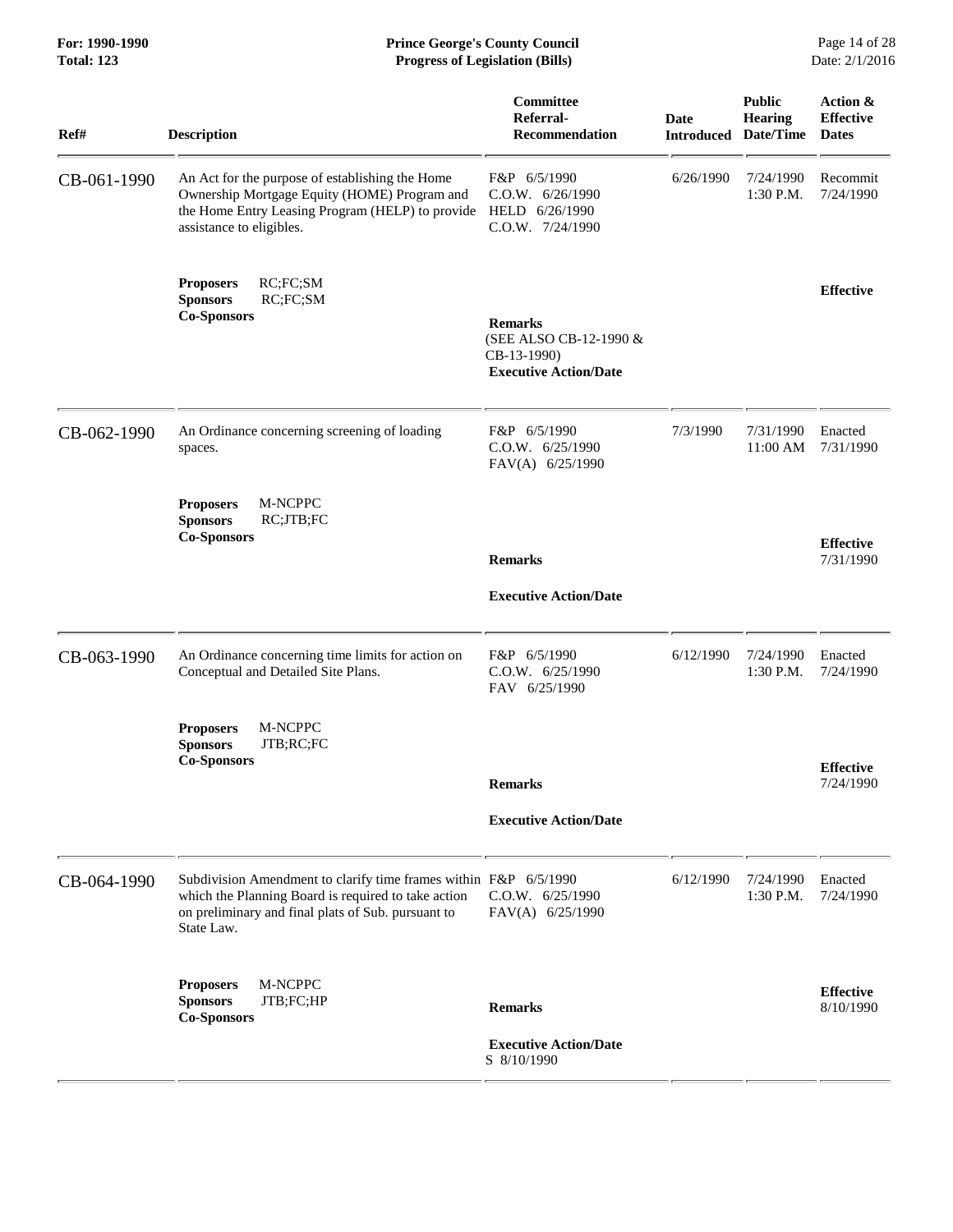# **For: 1990-1990 Prince George's County Council** Page 15 of 28<br> **Prince George's County Council** Page 15 of 28<br> **Progress of Legislation (Bills)** Date: 2/1/2016 **Total: 123 Progress of Legislation (Bills)**

| Ref#<br>CB-065-1990 | <b>Description</b><br>An Ordinance to allow certain improvements to<br>existing apt. developments; to amend accessory<br>building regulations to permit the construction of<br>guard booths. | Committee<br>Referral-<br><b>Recommendation</b><br>F&P 6/5/1990<br>C.O.W. 6/25/1990<br>FAV(A) 6/25/1990 | Date<br><b>Introduced</b><br>7/3/1990 | <b>Public</b><br><b>Hearing</b><br>Date/Time<br>7/31/1990<br>11:00 AM | Action &<br><b>Effective</b><br><b>Dates</b><br>Enacted<br>7/31/1990 |
|---------------------|----------------------------------------------------------------------------------------------------------------------------------------------------------------------------------------------|---------------------------------------------------------------------------------------------------------|---------------------------------------|-----------------------------------------------------------------------|----------------------------------------------------------------------|
|                     | M-NCPPC<br><b>Proposers</b><br><b>Sponsors</b><br>HP;JTB<br><b>Co-Sponsors</b>                                                                                                               | <b>Remarks</b><br><b>Executive Action/Date</b>                                                          |                                       |                                                                       | <b>Effective</b><br>8/31/1990                                        |
| CB-066-1990         | An Ordinance to amend the criteria for the approval<br>of the Mixed Use - Transportation Oriented (M-X-T)<br>Zone to include adequacy of transportation facilities. FAV(A) 6/25/1990         | F&P 6/5/1990<br>C.O.W. 6/25/1990                                                                        | 6/26/1990                             | 7/24/1990<br>1:30 P.M.                                                | Enacted<br>7/24/1990                                                 |
|                     | <b>KW</b><br><b>Proposers</b><br>KW;RC;FC;JTB;SM<br><b>Sponsors</b><br><b>Co-Sponsors</b>                                                                                                    | <b>Remarks</b><br><b>Executive Action/Date</b>                                                          |                                       |                                                                       | <b>Effective</b><br>8/24/1990                                        |
| CB-067-1990         | An Act to enable County to dispose of pro- perty<br>acquired through a floodplain acqui-sition program<br>in a certain manner for pub- lic purpose.                                          | F&P 6/5/1990<br>FAV(A) 6/25/1990                                                                        | 7/10/1990                             | 7/31/1990<br>11:00 AM                                                 | Enacted<br>7/31/1990                                                 |
|                     | <b>Proposers</b><br>CO. EXEC.<br>JTB;FC;KW<br><b>Sponsors</b><br><b>Co-Sponsors</b>                                                                                                          | <b>Remarks</b><br><b>Executive Action/Date</b><br>S 8/13/1990                                           |                                       |                                                                       | <b>Effective</b><br>9/28/1990                                        |
| CB-068-1990         | To approve supp. appro. of \$1,077,222 to Comm. for F&P 6/12/1990<br>Fam., State's Attor., Dept. of Aging, Corrections,<br>Police, Health, H&CD, Social Services and<br>Non-County Agencies. | FAV 6/25/1990                                                                                           | 6/26/1990                             | 7/24/1990<br>11:00 AM                                                 | Enacted<br>7/24/1990                                                 |
|                     | CO. EXEC.<br><b>Proposers</b><br>FC;JTB;RC;HP;KW<br><b>Sponsors</b><br><b>Co-Sponsors</b>                                                                                                    | <b>Remarks</b><br><b>Executive Action/Date</b><br>S 8/10/1990                                           |                                       |                                                                       | <b>Effective</b><br>9/25/1990                                        |
| CB-069-1990         | To authorize use of available funds in Stormwater<br>Management Enterprise Fund to temporarily fund<br>Fred. Douglass H.S. reno-vation & other projects<br>pending bond sales.               | F&P 6/12/1990<br>FAV 6/25/1990                                                                          | 6/26/1990                             | 7/24/1990<br>11:00 AM                                                 | Enacted<br>7/24/1990                                                 |
|                     | CO. EXEC.<br><b>Proposers</b><br><b>Sponsors</b><br>FC;HP;JTB<br><b>Co-Sponsors</b>                                                                                                          | <b>Remarks</b><br><b>Executive Action/Date</b>                                                          |                                       |                                                                       | <b>Effective</b><br>9/25/1990                                        |

S 8/10/1990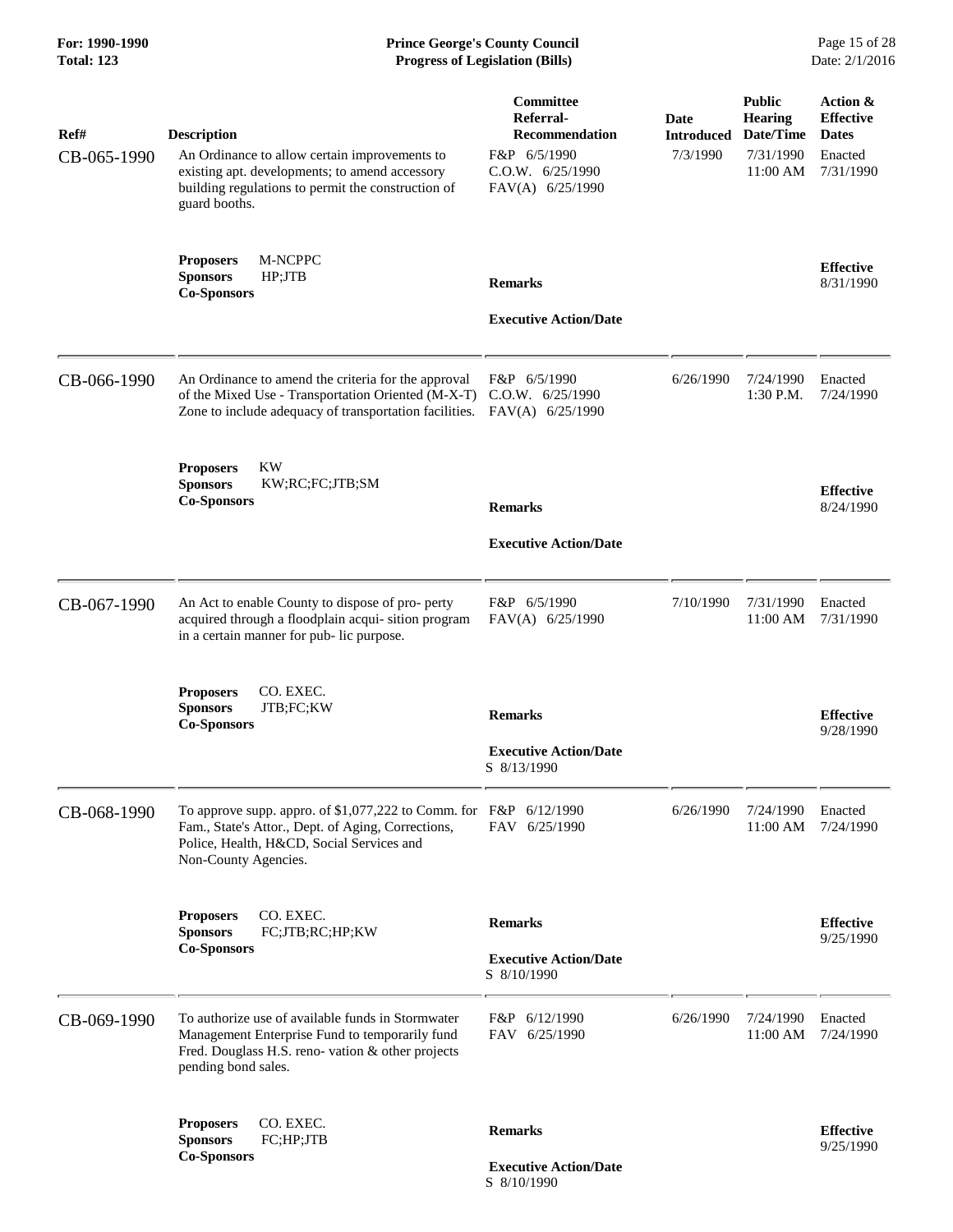#### **For: 1990-1990 Prince George's County Council** Page 16 of 28<br> **Prince George's County Council** Page 16 of 28<br> **Progress of Legislation (Bills)** Date: 2/1/2016 **Total: 123 Progress of Legislation (Bills)**

| Ref#        | <b>Description</b>                                                                                                                                                   | Committee<br>Referral-<br><b>Recommendation</b>                                                   | <b>Date</b> | <b>Public</b><br>Hearing<br><b>Introduced Date/Time</b> | Action &<br><b>Effective</b><br><b>Dates</b> |
|-------------|----------------------------------------------------------------------------------------------------------------------------------------------------------------------|---------------------------------------------------------------------------------------------------|-------------|---------------------------------------------------------|----------------------------------------------|
| CB-070-1990 | To approve Labor Agreement with Inter- national<br>Association of Fire Fighters, Local 1619, AFL-CIO<br>(Uniformed Civilian Unit).                                   | F&P 6/12/1990<br>FAV 6/25/1990                                                                    | 6/26/1990   | 7/24/1990<br>11:00 AM                                   | Enacted<br>7/24/1990                         |
|             | CO. EXEC.<br><b>Proposers</b><br><b>Sponsors</b><br>FC;RC;JTB;KW;HP<br><b>Co-Sponsors</b>                                                                            | <b>Remarks</b><br>(SEE CR-54-1990)<br><b>Executive Action/Date</b><br>S 8/10/1990                 |             |                                                         | <b>Effective</b><br>9/25/1990                |
| CB-071-1990 | To appropriate to Bd. of Educ. \$3,516,000 from prior F&P 6/12/1990<br>year fund balance to replace Federal funds budgeted<br>but not received in FY 1989-90 budget. | FAV 6/25/1990                                                                                     | 6/26/1990   | 7/24/1990<br>11:00 AM                                   | Enacted<br>7/24/1990                         |
|             | CO. EXEC.<br><b>Proposers</b><br><b>Sponsors</b><br>FC;HP;RC;KW;JTB<br><b>Co-Sponsors</b>                                                                            | <b>Remarks</b><br><b>Executive Action/Date</b><br>S 8/10/1990                                     |             |                                                         | <b>Effective</b><br>9/25/1990                |
| CB-072-1990 | To authorize County to borrow an amount not<br>exceeding \$47,912,000 to finance capital projects for<br>Transportation Facili- ties.                                | F&P 6/12/1990<br>$FAV(A)$ 6/25/1990                                                               | 7/3/1990    | 7/31/1990<br>11:00 AM                                   | Enacted<br>7/31/1990                         |
|             | <b>Proposers</b><br>CO. EXEC.<br><b>Sponsors</b><br>FC;HP;JTB;RC;KW<br><b>Co-Sponsors</b>                                                                            | <b>Remarks</b><br>(REFERENDUM--APPROVED<br>11/6/90<br><b>Executive Action/Date</b><br>S 8/13/1990 |             |                                                         | <b>Effective</b><br>12/5/1990                |
| CB-073-1990 | To authorize County to borrow an amount not<br>exceeding \$12,867,000 to finance capital projects for FAV 6/25/1990<br>Library Facilities.                           | F&P 6/12/1990                                                                                     | 6/26/1990   | 7/24/1990<br>11:00 AM                                   | Enacted<br>7/24/1990                         |
|             | CO. EXEC.<br><b>Proposers</b><br><b>Sponsors</b><br>FC;HP;KW;JTB;SM<br><b>Co-Sponsors</b>                                                                            | <b>Remarks</b><br>(REFERENDUM--APPROVED<br>11/6/90<br><b>Executive Action/Date</b><br>S 8/10/1990 |             |                                                         | <b>Effective</b><br>12/5/1990                |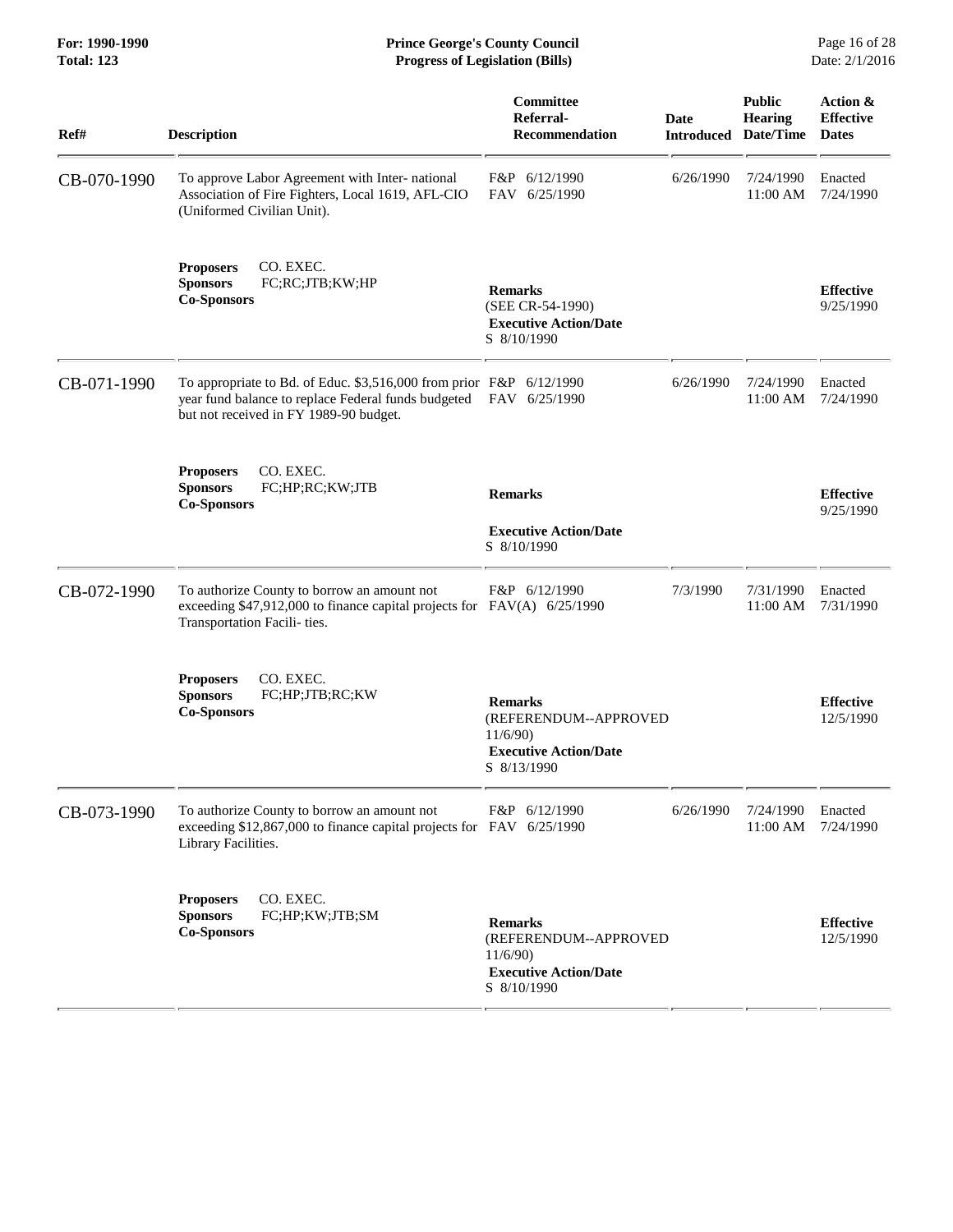| For: 1990-1990    |
|-------------------|
| <b>Total: 123</b> |

**Prince George's County Council** Page 17 of 28<br>**Progress of Legislation (Bills)** Date: 2/1/2016  $Progress$  of Legislation (Bills)

| Ref#<br>CB-074-1990 | <b>Description</b><br>To authorize County to borrow an amount not<br>exceeding \$32,306,000 to finance capital projects for FAV 6/25/1990<br>Public Safety Facilities.  | Committee<br>Referral-<br><b>Recommendation</b><br>F&P 6/12/1990                                  | Date<br><b>Introduced</b><br>6/26/1990 | <b>Public</b><br><b>Hearing</b><br>Date/Time<br>7/24/1990<br>11:00 AM | Action &<br><b>Effective</b><br><b>Dates</b><br>Enacted<br>7/24/1990 |
|---------------------|-------------------------------------------------------------------------------------------------------------------------------------------------------------------------|---------------------------------------------------------------------------------------------------|----------------------------------------|-----------------------------------------------------------------------|----------------------------------------------------------------------|
|                     | CO. EXEC.<br><b>Proposers</b><br>FC;HP;JTB;KW<br><b>Sponsors</b><br><b>Co-Sponsors</b>                                                                                  | <b>Remarks</b><br>(REFERENDUM--APPROVED<br>11/6/90<br><b>Executive Action/Date</b><br>S 8/10/1990 |                                        |                                                                       | <b>Effective</b><br>12/5/1990                                        |
| CB-075-1990         | To authorize County to borrow an amount not<br>exceeding \$17,523,000 for County Projects.                                                                              | F&P 6/12/1990<br>FAV 6/25/1990                                                                    | 6/26/1990                              | 7/24/1990<br>11:00 AM                                                 | Enacted<br>7/24/1990                                                 |
|                     | CO. EXEC.<br><b>Proposers</b><br><b>Sponsors</b><br>FC;JTB;HP;KW<br><b>Co-Sponsors</b>                                                                                  | <b>Remarks</b><br>(REFERENDUM--APPROVED<br>11/6/90<br><b>Executive Action/Date</b><br>S 8/10/1990 |                                        |                                                                       | <b>Effective</b><br>12/5/1990                                        |
| CB-076-1990         | To authorize County to borrow an amount not<br>exceeding \$799,000 for the Prince George's<br>Community College Project.                                                | F&P 6/12/1990<br>FAV 6/25/1990                                                                    | 6/26/1990                              | 7/24/1990<br>11:00 AM                                                 | Enacted<br>7/24/1990                                                 |
|                     | CO. EXEC.<br><b>Proposers</b><br><b>Sponsors</b><br>FC;KW;JTB;HP<br><b>Co-Sponsors</b>                                                                                  | <b>Remarks</b><br>(REFERENDUM--APPROVED<br>11/6/90<br><b>Executive Action/Date</b><br>S 8/10/1990 |                                        |                                                                       | <b>Effective</b><br>12/5/1990                                        |
| CB-077-1990         | An Ordinance for the purpose of defining a Waste<br>Material Separation and Processing Facility and<br>permitting this use in the I-2 Zone under certain<br>conditions. | F&P 6/5/1990<br>C.O.W. 6/25/1990<br>FAV(A) 6/25/1990                                              | 6/5/1990                               | 7/10/1990<br>11:00 AM                                                 | Enacted<br>7/10/1990                                                 |
|                     | KW<br><b>Proposers</b><br><b>Sponsors</b><br>KW<br><b>Co-Sponsors</b>                                                                                                   | <b>Remarks</b><br><b>Executive Action/Date</b>                                                    |                                        |                                                                       | <b>Effective</b><br>8/10/1990                                        |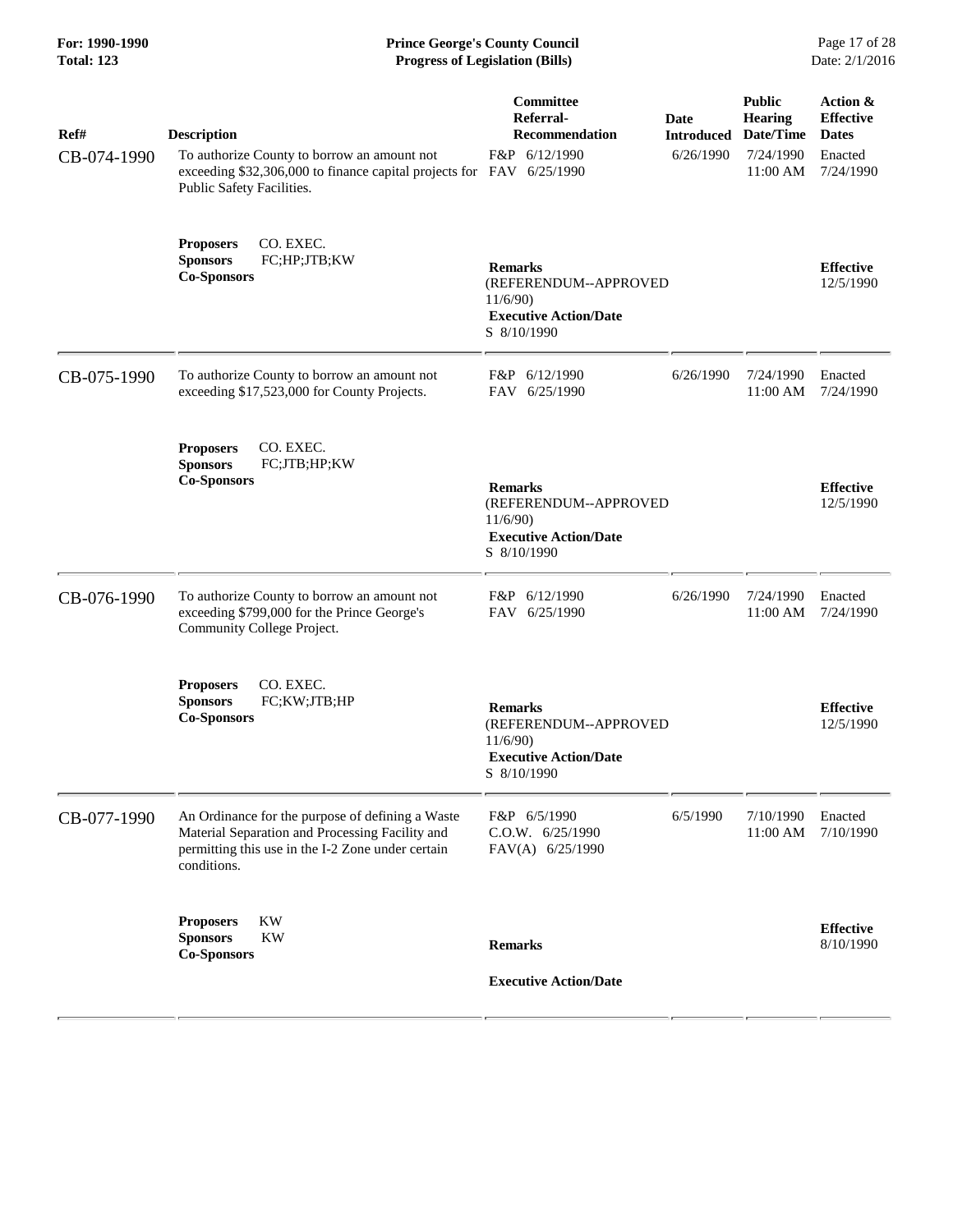| For: 1990-1990<br><b>Total: 123</b> | <b>Prince George's County Council</b><br>Page 18 of 28<br>Date: 2/1/2016<br><b>Progress of Legislation (Bills)</b>                                                                           |                                                                                             |                                        |                                                                      |                                                                     |
|-------------------------------------|----------------------------------------------------------------------------------------------------------------------------------------------------------------------------------------------|---------------------------------------------------------------------------------------------|----------------------------------------|----------------------------------------------------------------------|---------------------------------------------------------------------|
| Ref#<br>CB-078-1990                 | <b>Description</b><br>Charter Amendment to provide for the elec-tion of a<br>Council Member in the event of a vacancy occuring<br>more than 90 days before a primary or general<br>election. | <b>Committee</b><br>Referral-<br><b>Recommendation</b><br>C.0.W. 6/12/1990<br>FAV 6/25/1990 | Date<br><b>Introduced</b><br>6/12/1990 | <b>Public</b><br><b>Hearing</b><br>Date/Time<br>7/3/1990<br>11:00 AM | Action &<br><b>Effective</b><br><b>Dates</b><br>Enacted<br>7/3/1990 |
|                                     | <b>SM</b><br><b>Proposers</b><br><b>Sponsors</b><br>SM;JTB<br><b>Co-Sponsors</b>                                                                                                             | <b>Remarks</b><br>(REFERENDUM--APPROVED<br>11/6/90<br><b>Executive Action/Date</b>          |                                        |                                                                      | <b>Effective</b><br>12/7/1990                                       |
| CB-079-1990                         | To increasse fines for certain meter and parking<br>violations; to authorize Park. Auth. to enforce parking FAV(A) 7/3/1990<br>laws in such areas as designated by Executive Order.          | C.0.W. 6/26/1990                                                                            | 7/10/1990                              | 7/31/1990<br>11:00 AM                                                | Enacted<br>7/31/1990                                                |
|                                     | CO. EXEC.<br><b>Proposers</b><br><b>Sponsors</b><br>FC;KW;HP;RC;JTB<br><b>Co-Sponsors</b>                                                                                                    | <b>Remarks</b><br><b>Executive Action/Date</b><br>S 8/13/1990                               |                                        |                                                                      | <b>Effective</b><br>9/28/1990                                       |
| CB-080-1990                         | A bill to approve M-NCPPC use of Advanced Land<br>Acquisition Program Fund.                                                                                                                  | C.O.W. 6/26/1990<br>FAV 7/10/1990                                                           | 7/10/1990                              | 7/31/1990<br>11:00 AM                                                | Enacted<br>7/31/1990                                                |
|                                     | CO. EXEC.<br><b>Proposers</b><br>KW<br><b>Sponsors</b><br><b>Co-Sponsors</b>                                                                                                                 | <b>Remarks</b><br><b>Executive Action/Date</b><br>S 8/13/1990                               |                                        |                                                                      | <b>Effective</b><br>9/28/1990                                       |
| CB-081-1990                         | An Act to provide for the conveyance of land, under<br>certain circumstances, to a lineal antecedent as an<br>exemption to the requirement of a subdivision plat.                            | $C.0.W.$ 6/26/1990<br>FAV(A) 7/10/1990                                                      | 6/26/1990                              | 9/4/1990<br>1:30 P.M.                                                | Enacted<br>9/4/1990                                                 |
|                                     | KW<br><b>Proposers</b><br>KW;SM;FC<br><b>Sponsors</b><br><b>Co-Sponsors</b>                                                                                                                  | <b>Remarks</b><br><b>Executive Action/Date</b><br>S 9/13/1990                               |                                        |                                                                      | <b>Effective</b><br>9/13/1990                                       |
| CB-082-1990                         | Subdivision - To provide for the perpetual<br>maintenance of Stormwater Management Facilities.                                                                                               | C.O.W. 6/26/1990<br>NR 7/10/1990<br>C.O.W. 9/4/1990                                         | 6/26/1990                              | 9/4/1990<br>11:00 AM                                                 | Recommit<br>9/4/1990                                                |
|                                     | RC<br><b>Proposers</b><br><b>Sponsors</b><br>RC;JTB;FC;SM<br><b>Co-Sponsors</b>                                                                                                              | <b>Remarks</b>                                                                              |                                        |                                                                      | <b>Effective</b>                                                    |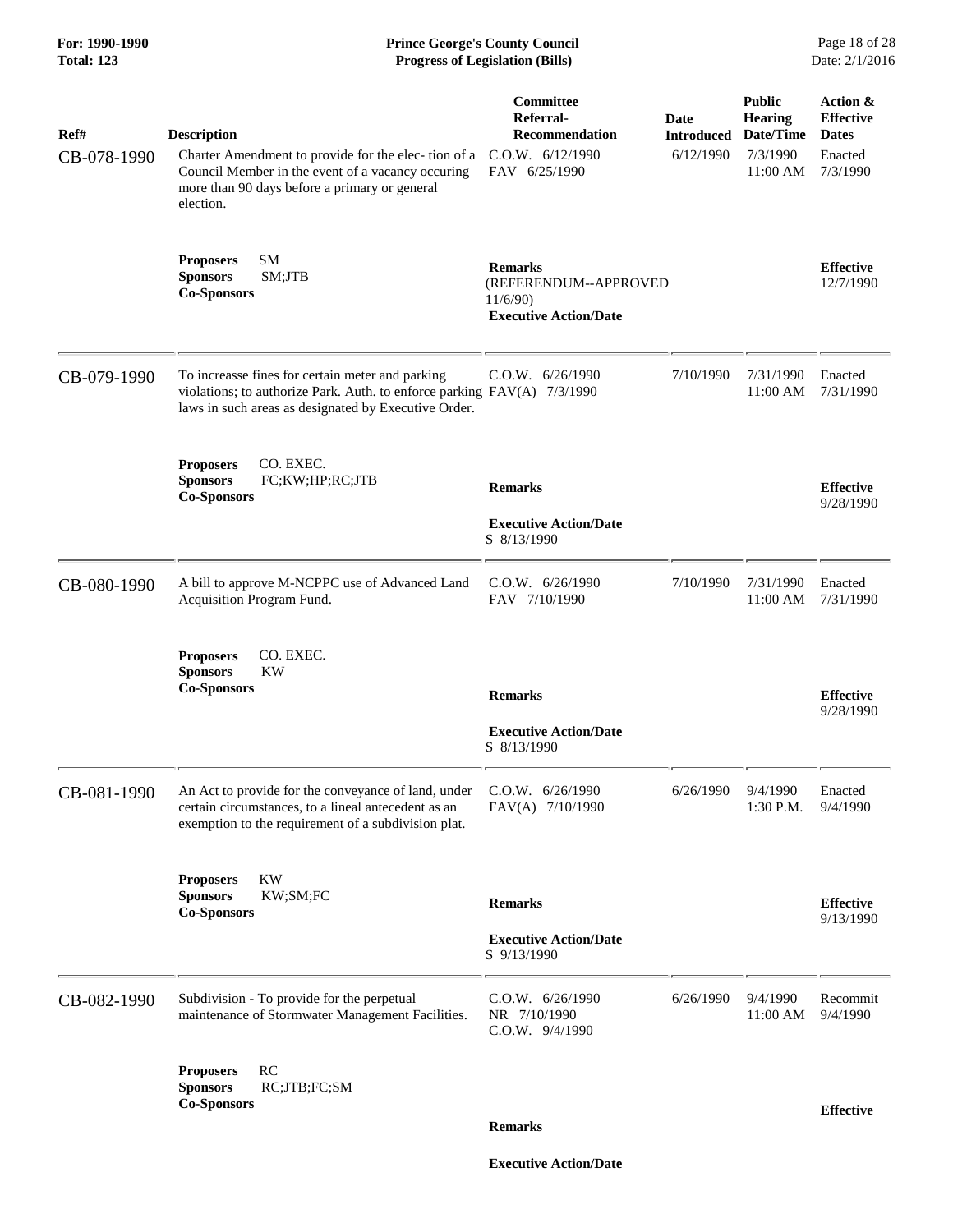| Ref#        | <b>Description</b>                                                                                                                                                                   | Committee<br>Referral-<br><b>Recommendation</b>                                        | Date<br><b>Introduced</b> | <b>Public</b><br><b>Hearing</b><br>Date/Time | Action &<br><b>Effective</b><br><b>Dates</b> |
|-------------|--------------------------------------------------------------------------------------------------------------------------------------------------------------------------------------|----------------------------------------------------------------------------------------|---------------------------|----------------------------------------------|----------------------------------------------|
| CB-083-1990 | An Act concerning Moderately Priced Housing<br>Program.                                                                                                                              |                                                                                        | 6/26/1990                 | 7/24/1990<br>1:30 P.M.                       | Enacted<br>7/24/1990                         |
|             | HP;JTB;FEW<br><b>Proposers</b><br><b>Sponsors</b><br>HP;JTB;FEW<br><b>Co-Sponsors</b>                                                                                                | <b>Remarks</b><br>(SEE ALSO CB-12-1990)<br><b>Executive Action/Date</b><br>S 8/10/1990 |                           |                                              | <b>Effective</b><br>1/1/1991                 |
| CB-084-1990 | An Ordinance establishing requirements for<br>moderately priced dwelling units in certain zones, and<br>providing for density increments for the provision of<br>MPDU <sub>s</sub> . |                                                                                        | 6/26/1990                 | 7/24/1990<br>1:30 P.M.                       | Enacted<br>7/24/1990                         |
|             | HP;JTB;FEW<br><b>Proposers</b><br><b>Sponsors</b><br>HP;JTB;FEW<br><b>Co-Sponsors</b>                                                                                                | <b>Remarks</b><br>(SEE ALSO CB-14-1990)<br><b>Executive Action/Date</b>                |                           |                                              | <b>Effective</b><br>1/1/1991                 |
| CB-085-1990 | An Act for the purpose of incorporating the<br>requirements of the Moderately Priced Dwelling Unit<br>Program into the subdivision process.                                          |                                                                                        | 6/26/1990                 | 9/4/1990<br>1:30 P.M.                        | Enacted<br>9/4/1990                          |
|             | HP;JTB<br><b>Proposers</b><br><b>Sponsors</b><br>HP;JTB;FEW<br><b>Co-Sponsors</b>                                                                                                    | <b>Remarks</b><br>(SEE ALSO CB-48-1990)<br><b>Executive Action/Date</b><br>S 9/13/1990 |                           |                                              | <b>Effective</b><br>1/1/1991                 |
| CB-086-1990 | An Ordinance to permit the keeping of pigeons by<br>S.E. in the R-55 Zone; to regulate their keeping in all<br>zones where necessary.                                                | F&P 7/3/1990                                                                           |                           |                                              |                                              |
|             | <b>FEW</b><br><b>Proposers</b><br><b>FEW</b><br><b>Sponsors</b><br><b>Co-Sponsors</b>                                                                                                | <b>Remarks</b><br><b>Executive Action/Date</b>                                         |                           |                                              | <b>Effective</b>                             |
| CB-087-1990 | To regulate the keeping of pigeons.                                                                                                                                                  | F&P 7/3/1990                                                                           |                           |                                              |                                              |
|             | <b>FEW</b><br><b>Proposers</b><br><b>Sponsors</b><br><b>FEW</b><br><b>Co-Sponsors</b>                                                                                                | <b>Remarks</b><br><b>Executive Action/Date</b>                                         |                           |                                              | <b>Effective</b>                             |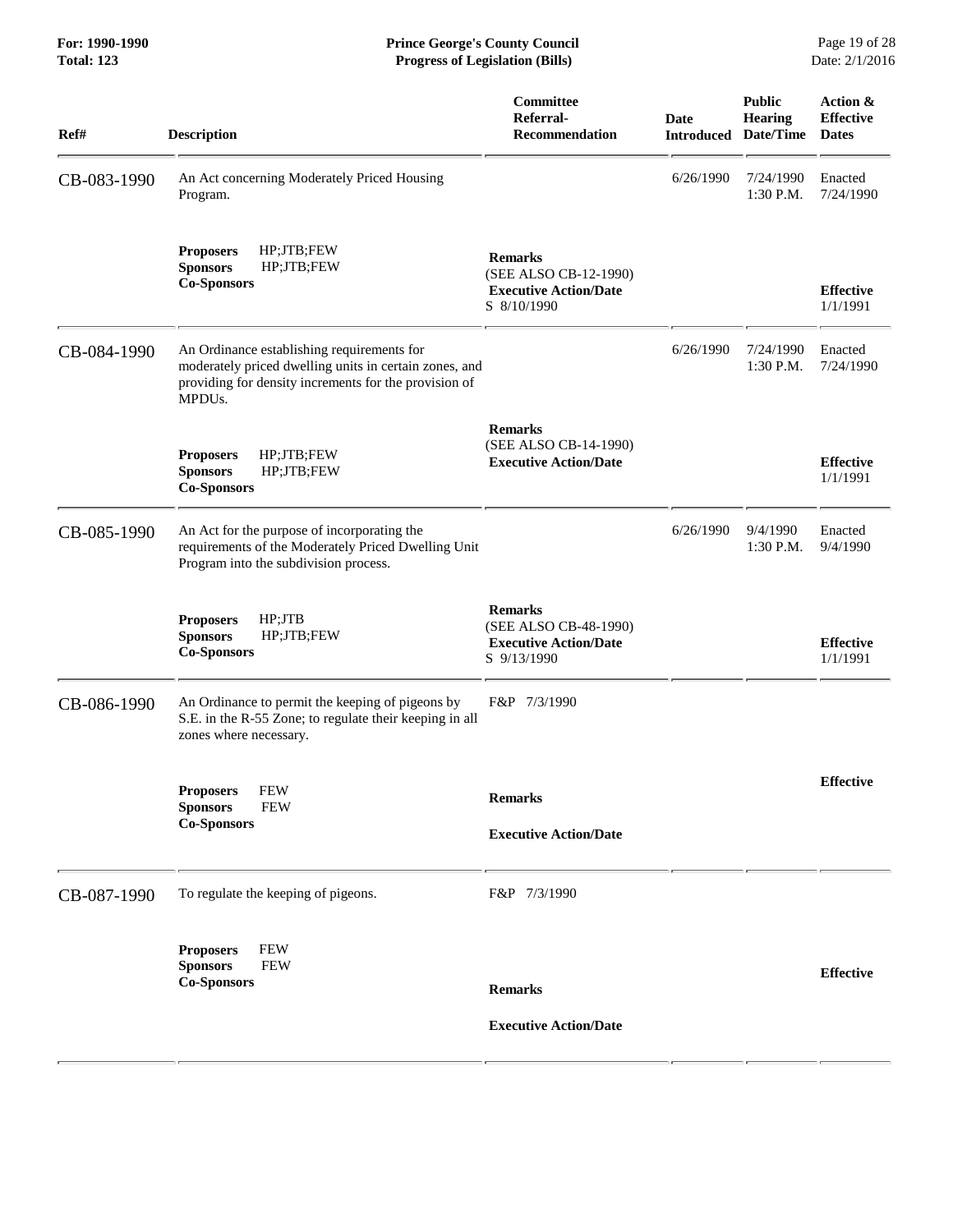# **For: 1990-1990 Prince George's County Council** Page 20 of 28<br> **Prince George's County Council** Page 20 of 28<br> **Progress of Legislation (Bills)** Date: 2/1/2016 **Total: 123 Progress of Legislation (Bills)**

| Ref#<br>CB-088-1990 | <b>Description</b><br>An Ordinance to delete 20% limitation for residential<br>parking serving adjacent prop- erty zoned I-1 since<br>1949, if used contin- uously since Jan. 1, 1969. | Committee<br>Referral-<br><b>Recommendation</b><br>F&P 7/3/1990<br>C.O.W. 9/25/1990<br>HELD 9/25/1990<br>FAV(A) 10/2/1990<br>C.O.W. 10/23/1990 | <b>Date</b><br><b>Introduced Date/Time</b><br>10/16/1990 | <b>Public</b><br><b>Hearing</b> | Action &<br><b>Effective</b><br><b>Dates</b> |
|---------------------|----------------------------------------------------------------------------------------------------------------------------------------------------------------------------------------|------------------------------------------------------------------------------------------------------------------------------------------------|----------------------------------------------------------|---------------------------------|----------------------------------------------|
|                     | <b>FEW</b><br><b>Proposers</b><br><b>FEW</b><br><b>Sponsors</b><br><b>Co-Sponsors</b>                                                                                                  |                                                                                                                                                |                                                          |                                 | <b>Effective</b>                             |
|                     |                                                                                                                                                                                        | <b>Remarks</b><br>(UNABLE TO PROCESS PER<br>ART 28, 8-104)<br><b>Executive Action/Date</b>                                                     |                                                          |                                 |                                              |
| CB-089-1990         | An Ordinance for the purpose of permitting home<br>furnishing stores in certain industrial zones.                                                                                      | C.O.W. 7/3/1990<br>FAV(A) 7/10/1990                                                                                                            | 7/3/1990                                                 | 7/31/1990<br>11:00 AM           | Enacted<br>7/31/1990                         |
|                     | <b>JTB</b><br><b>Proposers</b><br>JTB;HP<br><b>Sponsors</b><br><b>Co-Sponsors</b>                                                                                                      | <b>Remarks</b><br><b>Executive Action/Date</b>                                                                                                 |                                                          |                                 | <b>Effective</b><br>7/31/1990                |
| CB-090-1990         | A bill for the purpose of granting a tax credit for<br>certain real property owned by the American Institute FAV 7/10/1990<br>of Physics.                                              | C.O.W. 7/3/1990                                                                                                                                | 7/3/1990                                                 | 7/31/1990<br>$11:00$ AM         | Enacted<br>7/31/1990                         |
|                     | CO. EXEC.<br><b>Proposers</b><br><b>Sponsors</b><br>FC;AMC;JTB;HP;KW<br><b>Co-Sponsors</b>                                                                                             | <b>Remarks</b><br><b>Executive Action/Date</b><br>S 8/13/1990                                                                                  |                                                          |                                 | <b>Effective</b><br>9/28/1990                |
| CB-091-1990         | An Ordinance concerning satellite dish antenna.<br><b>SM</b><br><b>Proposers</b><br><b>Sponsors</b><br><b>SM</b><br><b>Co-Sponsors</b>                                                 | F&P 7/24/1990<br>$C.0.W.$ $10/2/1990$<br>FAV(A) 10/2/1990<br>C.O.W. 10/23/1990                                                                 | 10/16/1990                                               |                                 | <b>Effective</b>                             |
|                     |                                                                                                                                                                                        | <b>Remarks</b><br>(UNABLE TO PROCESS PER<br>ART 28, 8-104)<br><b>Executive Action/Date</b>                                                     |                                                          |                                 |                                              |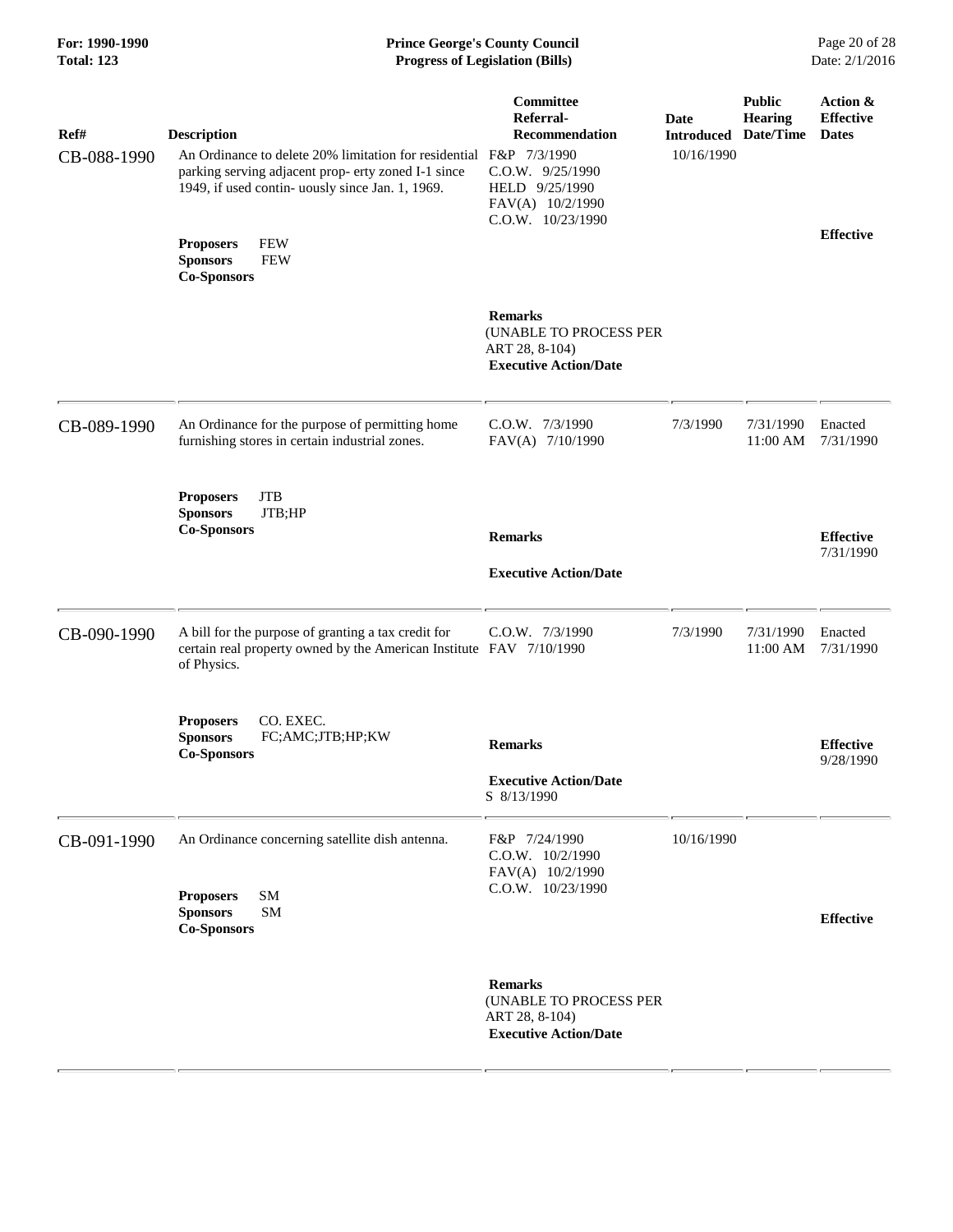| For: 1990-1990<br><b>Total: 123</b> | <b>Prince George's County Council</b><br><b>Progress of Legislation (Bills)</b>                                                                                                                         |                                                                                             |                                        |                                                                       | Page 21 of 28<br>Date: 2/1/2016                                      |
|-------------------------------------|---------------------------------------------------------------------------------------------------------------------------------------------------------------------------------------------------------|---------------------------------------------------------------------------------------------|----------------------------------------|-----------------------------------------------------------------------|----------------------------------------------------------------------|
| Ref#<br>CB-092-1990                 | <b>Description</b><br>An Ordinance to provide that August and December<br>shall not be included when calcu-lating time limits<br>required in Zoning Ordi- nance for District Council to<br>take action. | <b>Committee</b><br>Referral-<br><b>Recommendation</b><br>C.O.W. 7/10/1990<br>FAV 7/24/1990 | Date<br><b>Introduced</b><br>7/10/1990 | <b>Public</b><br><b>Hearing</b><br>Date/Time<br>7/31/1990<br>11:00 AM | Action &<br><b>Effective</b><br><b>Dates</b><br>Enacted<br>7/31/1990 |
|                                     | <b>FEW</b><br><b>Proposers</b><br><b>Sponsors</b><br><b>FEW</b><br><b>Co-Sponsors</b>                                                                                                                   | <b>Remarks</b><br><b>Executive Action/Date</b>                                              |                                        |                                                                       | <b>Effective</b><br>7/31/1990                                        |
| CB-093-1990                         | An Act to prohibit certain laws from being<br>"Emergency" bills; to require legal adver-tisements to FAV(A) 10/16/1990<br>include the claimed emergency; etc.                                           | C.O.W. 7/24/1990                                                                            |                                        | 10/16/1990 11/13/1990 Enacted<br>$1:30$ P.M.                          | 11/13/1990                                                           |
|                                     | CO. EXEC.<br><b>Proposers</b><br><b>Sponsors</b><br>JTB;FC;KW;AMC;HP<br>SM;RC<br><b>Co-Sponsors</b>                                                                                                     | <b>Remarks</b><br>(SEE ALSO CB-119-1990)<br><b>Executive Action/Date</b><br>S 11/28/1990    |                                        |                                                                       | <b>Effective</b><br>1/14/1991                                        |
| CB-094-1990                         | An Act to require public hearing and full review by<br>the Board of Ethics of certain land transactions by the $FAV(A)$ 10/16/1990<br>County.                                                           | $C.0.W.$ $7/24/1990$                                                                        |                                        | 10/16/1990 11/13/1990 Enacted<br>$1:30$ P.M.                          | 11/13/1990                                                           |
|                                     | <b>Proposers</b><br>CO. EXEC.<br><b>Sponsors</b><br>KW;FC;RC;SM;JTB;HP;AMC<br><b>Co-Sponsors</b>                                                                                                        | <b>Remarks</b><br>(SEE ALSO CB-120-1990)<br><b>Executive Action/Date</b><br>S 11/28/1990    |                                        |                                                                       | <b>Effective</b><br>1/14/1991                                        |
| CB-095-1990                         | An Act to require that declarations of sur-plus<br>property and disposition approval must be approved<br>by legislative act and other related provisions.                                               | F&P 7/24/1990<br>C.O.W. 10/16/1990<br>FAV(A) 10/16/1990                                     | 10/16/1990                             | 11/13/1990 Enacted<br>1:30 P.M.                                       | 11/13/1990                                                           |
|                                     | CO. EXEC.<br><b>Proposers</b><br>KW;FC;RC;JTB;HP;AMC<br><b>Sponsors</b><br><b>Co-Sponsors</b><br><b>SM</b>                                                                                              | <b>Remarks</b><br>(SEE ALSO CB-121-1990)<br><b>Executive Action/Date</b><br>S 11/28/1990    |                                        |                                                                       | <b>Effective</b><br>1/14/1991                                        |
| CB-096-1990                         | An Act requiring certain procedures for ap- proval of F&P 7/24/1990<br>any waiver, abatement, adjustment or deferral of Co.<br>fees, charges or taxes included in a land transaction<br>by the Co.      |                                                                                             |                                        |                                                                       |                                                                      |
|                                     | CO. EXEC.<br><b>Proposers</b><br><b>Sponsors</b><br><b>Co-Sponsors</b>                                                                                                                                  | <b>Remarks</b><br>(SEE ALSO CB-121-1990)<br><b>Executive Action/Date</b>                    |                                        |                                                                       | <b>Effective</b>                                                     |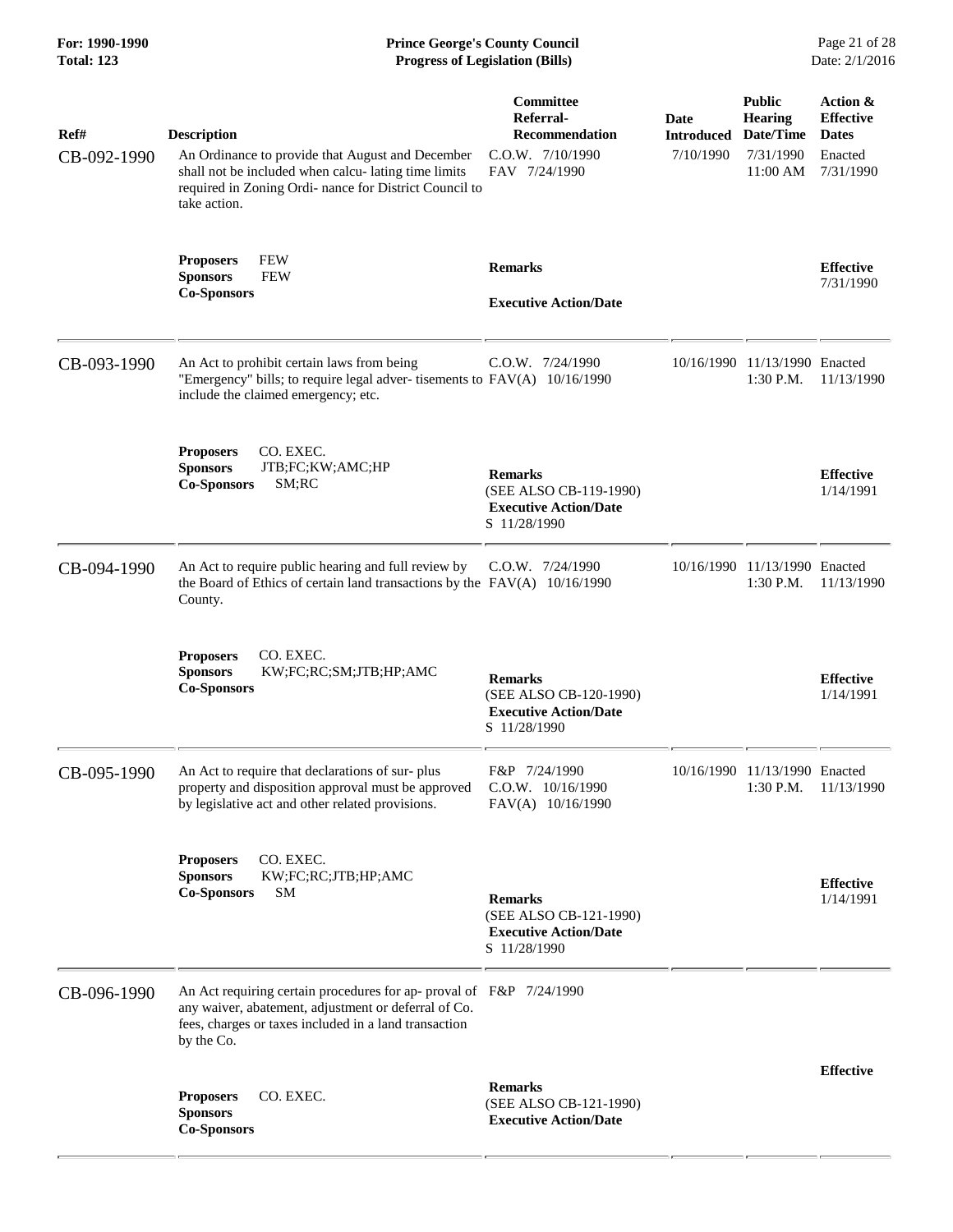| For: 1990-1990<br><b>Total: 123</b> | <b>Prince George's County Council</b><br><b>Progress of Legislation (Bills)</b>                                                                                |                                                                                            |                                     |                                   | Page 22 of 28<br>Date: 2/1/2016              |  |
|-------------------------------------|----------------------------------------------------------------------------------------------------------------------------------------------------------------|--------------------------------------------------------------------------------------------|-------------------------------------|-----------------------------------|----------------------------------------------|--|
| Ref#<br>CB-097-1990                 | <b>Description</b><br>An Act for the purpose of requiring that<br>County-owned property be maintained free of weeds<br>greater than twelve inches in height.   | Committee<br>Referral-<br>Recommendation<br>F&P 7/31/1990                                  | Date<br><b>Introduced Date/Time</b> | <b>Public</b><br><b>Hearing</b>   | Action &<br><b>Effective</b><br><b>Dates</b> |  |
|                                     | SM<br><b>Proposers</b><br><b>SM</b><br><b>Sponsors</b><br><b>Co-Sponsors</b>                                                                                   | <b>Remarks</b><br><b>Executive Action/Date</b>                                             |                                     |                                   | <b>Effective</b>                             |  |
| CB-098-1990                         | An Ordinance for the purpose of allowing th Board of F&P 7/31/1990<br>Zoning Appeals to grant a variance from certain<br>requirements of the Landscape Manual. |                                                                                            |                                     |                                   |                                              |  |
|                                     | SM<br><b>Proposers</b><br><b>SM</b><br><b>Sponsors</b><br><b>Co-Sponsors</b>                                                                                   | <b>Remarks</b><br><b>Executive Action/Date</b>                                             |                                     |                                   | <b>Effective</b>                             |  |
| CB-099-1990                         | An Ordinance for the purpose of exempting<br>temporary advertising signs on fast food restaurants<br>from the requirement for a sign permit.                   | F&P 7/31/1990<br>UNFAV(A) 10/2/1990<br>$C.0.W.$ $10/23/1990$                               | 10/16/1990                          |                                   |                                              |  |
|                                     | SM<br><b>Proposers</b><br><b>SM</b><br><b>Sponsors</b><br><b>Co-Sponsors</b>                                                                                   | <b>Remarks</b><br>(UNABLE TO PROCESS PER<br>ART 28, 8-104)<br><b>Executive Action/Date</b> |                                     |                                   | <b>Effective</b>                             |  |
| CB-100-1990                         | An Act for the purpose of clarifying that curb and<br>gutter shall not be required in large lot single-family<br>developments.                                 | F&P 9/4/1990<br>NR(A) 10/2/1990<br>C.O.W. 11/13/1990                                       |                                     | 10/16/1990 11/13/1990<br>10:30 AM |                                              |  |
|                                     | KW<br><b>Proposers</b><br><b>Sponsors</b><br><b>KW</b><br><b>Co-Sponsors</b>                                                                                   | <b>Remarks</b><br><b>Executive Action/Date</b>                                             |                                     |                                   | <b>Effective</b>                             |  |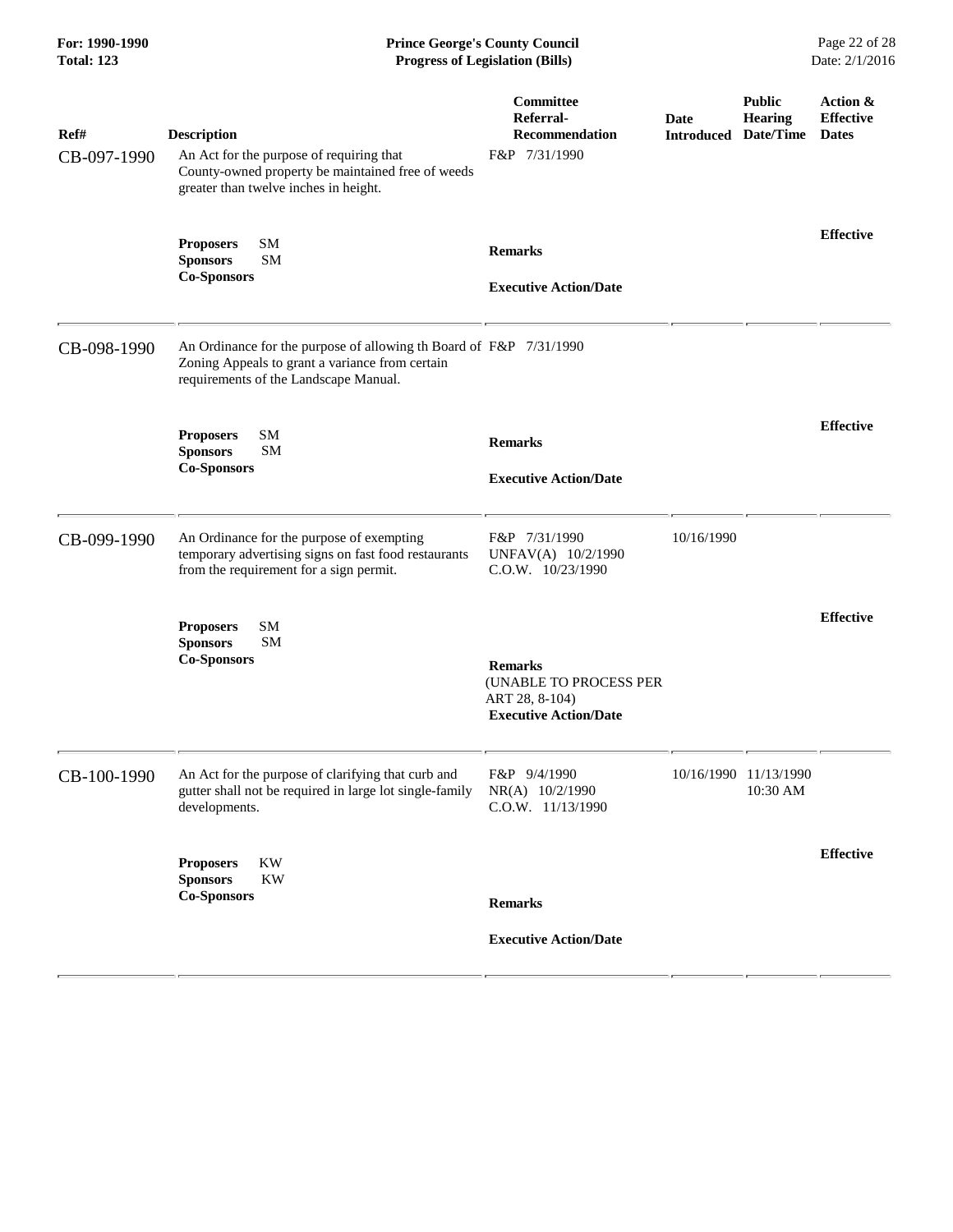| For: 1990-1990<br><b>Total: 123</b> | <b>Prince George's County Council</b><br><b>Progress of Legislation (Bills)</b>                                                                                                                     |                                                                                                          |                                                   |                                           | Page 23 of 28<br>Date: 2/1/2016              |
|-------------------------------------|-----------------------------------------------------------------------------------------------------------------------------------------------------------------------------------------------------|----------------------------------------------------------------------------------------------------------|---------------------------------------------------|-------------------------------------------|----------------------------------------------|
| Ref#<br>CB-101-1990                 | <b>Description</b><br>An Ordinance for the purpose of allowing the Bd. of<br>Appeals to grant a variance from the screening<br>requirement for a vehicle towing station in the<br>industrial zones. | Committee<br>Referral-<br><b>Recommendation</b><br>F&P 9/4/1990<br>FAV(A) 10/2/1990<br>C.O.W. 10/23/1990 | Date<br><b>Introduced Date/Time</b><br>10/16/1990 | <b>Public</b><br><b>Hearing</b>           | Action &<br><b>Effective</b><br><b>Dates</b> |
|                                     | <b>SM</b><br><b>Proposers</b><br><b>Sponsors</b><br><b>SM</b><br><b>Co-Sponsors</b>                                                                                                                 | <b>Remarks</b><br>(UNABLE TO PROCESS PER<br>ART 28, 8-104)<br><b>Executive Action/Date</b>               |                                                   |                                           | <b>Effective</b>                             |
| CB-102-1990                         | An Act for the purpose of requiring any seller of<br>property adjacent to a golf course to advise potential<br>buyers to obtain additional information.                                             | F&P 9/4/1990<br>C.O.W. 9/25/1990<br>FAV(A) 10/2/1990                                                     |                                                   | 10/16/1990 11/13/1990 Failed<br>10:30 AM  | 11/13/1990                                   |
|                                     | <b>JTB</b><br><b>Proposers</b><br><b>Sponsors</b><br><b>JTB</b><br><b>Co-Sponsors</b>                                                                                                               | <b>Remarks</b><br><b>Executive Action/Date</b>                                                           |                                                   |                                           | <b>Effective</b>                             |
| CB-103-1990                         | An Ordinance for the purpose of permitting an indoor F&P 9/4/1990<br>Rifle, Pistol, or Skeet Shooting Range in the I-4<br>Zone.                                                                     | FAV(A) 10/2/1990<br>C.O.W. 10/23/1990                                                                    | 10/16/1990                                        |                                           |                                              |
|                                     | <b>SM</b><br><b>Proposers</b><br><b>SM</b><br><b>Sponsors</b><br><b>Co-Sponsors</b>                                                                                                                 | <b>Remarks</b><br>(UNABLE TO PROCESS PER<br>ART 28, 8-104)<br><b>Executive Action/Date</b>               |                                                   |                                           | <b>Effective</b>                             |
| CB-104-1990                         | An Act for the purpose of amending the requirements C.O.W. 9/25/1990<br>of the Building Code for satellite dish antennae.                                                                           | FAV(A) 10/2/1990                                                                                         |                                                   | 10/16/1990 11/13/1990 Enacted<br>10:30 AM | 11/13/1990                                   |
|                                     | SM<br><b>Proposers</b><br><b>SM</b><br><b>Sponsors</b><br><b>Co-Sponsors</b>                                                                                                                        | <b>Remarks</b><br><b>Executive Action/Date</b><br>S 11/28/1990                                           |                                                   |                                           | <b>Effective</b><br>1/14/1991                |

÷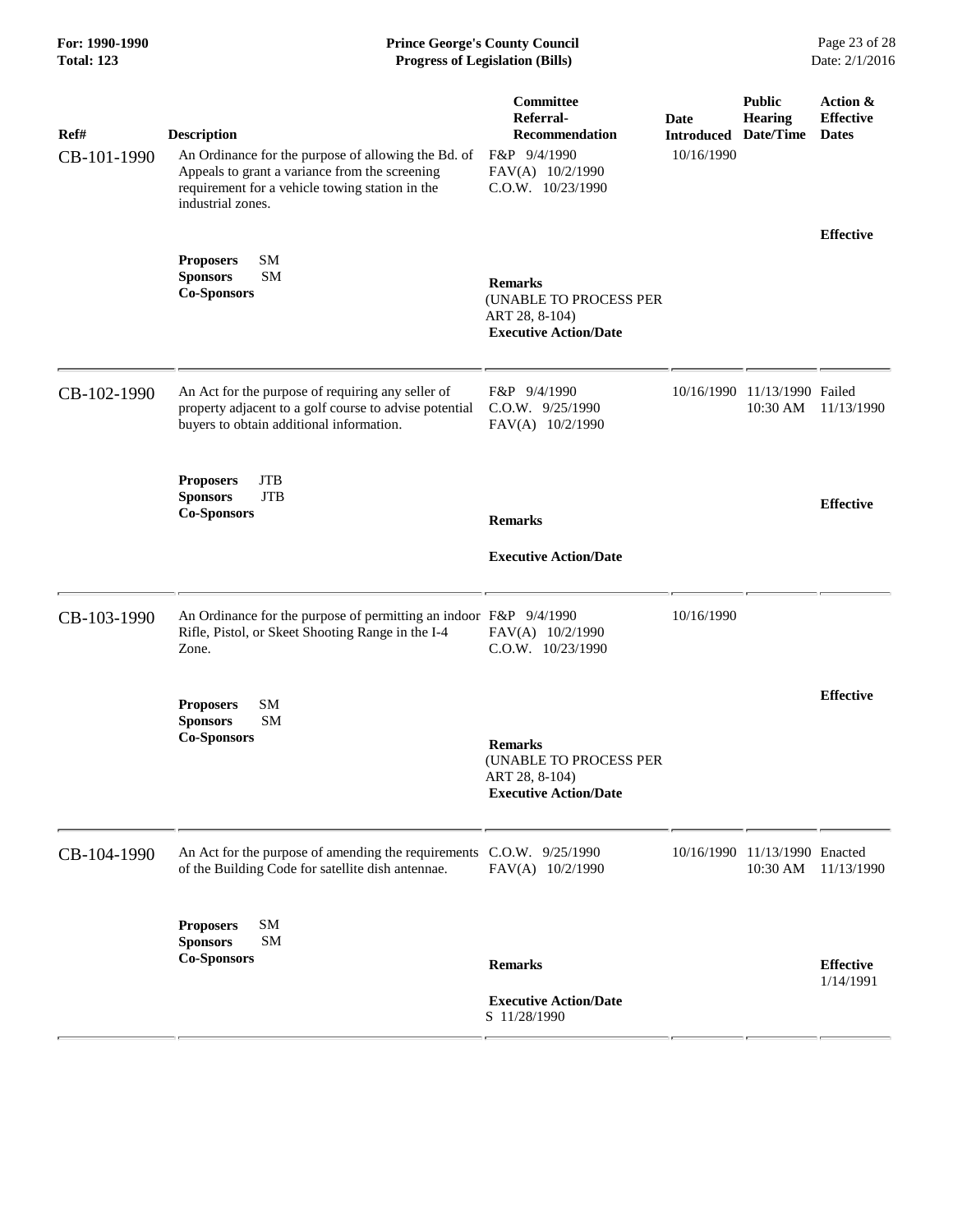| For: 1990-1990<br><b>Total: 123</b><br>Ref#<br>CB-105-1990 | <b>Prince George's County Council</b><br>Page 24 of 28<br><b>Progress of Legislation (Bills)</b><br>Date: 2/1/2016                                                                          |                                                                                                   |                                        |                                                                                |                                                            |
|------------------------------------------------------------|---------------------------------------------------------------------------------------------------------------------------------------------------------------------------------------------|---------------------------------------------------------------------------------------------------|----------------------------------------|--------------------------------------------------------------------------------|------------------------------------------------------------|
|                                                            | <b>Description</b><br>An Act for the purpose of permitting the Planning<br>Board to approve private rights- of-way in the M-X-T FAV(A) 10/2/1990<br>and R-M Zones under certain conditions. | Committee<br>Referral-<br>Recommendation<br>$C.0.W.$ $9/25/1990$                                  | Date<br><b>Introduced</b><br>9/25/1990 | <b>Public</b><br><b>Hearing</b><br>Date/Time<br>11/13/1990 Enacted<br>10:30 AM | Action &<br><b>Effective</b><br><b>Dates</b><br>11/13/1990 |
|                                                            | HP<br><b>Proposers</b><br>HP<br><b>Sponsors</b><br><b>Co-Sponsors</b>                                                                                                                       | <b>Remarks</b><br><b>Executive Action/Date</b><br>S 11/28/1990                                    |                                        |                                                                                | <b>Effective</b><br>11/28/1990                             |
| CB-106-1990                                                | To establish the Homestead Property Tax Credit for<br>the County property tax as required by State law.                                                                                     | $C.0.W.$ 9/25/1990<br>FAV 9/25/1990                                                               | 10/2/1990                              | 10/30/1990 Enacted<br>10:30 AM                                                 | 10/30/1990                                                 |
|                                                            | CO. EXEC.<br><b>Proposers</b><br>FC;JTB;KW;HP;AMC<br><b>Sponsors</b><br><b>Co-Sponsors</b>                                                                                                  | <b>Remarks</b><br><b>Executive Action/Date</b><br>S 11/20/1990                                    |                                        |                                                                                | <b>Effective</b><br>1/7/1991                               |
| CB-107-1990                                                | Amendments to the Chesapeake Bay Critical Area<br>Program per House Bill 1060.                                                                                                              | C.O.W. 9/25/1990<br>FAV(A) 10/2/1990                                                              | 10/16/1990                             |                                                                                |                                                            |
|                                                            | CO. EXEC.<br><b>Proposers</b><br><b>Sponsors</b><br>FC;JTB;RC;KW;HP<br><b>Co-Sponsors</b>                                                                                                   | <b>Remarks</b><br><b>(UNABLE TO PROCESS PER</b><br>ART 28, 8-104)<br><b>Executive Action/Date</b> |                                        |                                                                                | <b>Effective</b>                                           |
| CB-108-1990                                                | An Act to authorize the M-NCPPC to acquire approx. C.O.W. 9/25/1990<br>209 acres from the District of Columbia known as the FAV 9/25/1990<br>Glenn Dale Hospital Site.                      |                                                                                                   | 9/25/1990                              | 10/23/1990 Enacted<br>10:30 AM                                                 | 10/30/1990                                                 |
|                                                            | CO. EXEC.<br><b>Proposers</b><br><b>JTB</b><br><b>Sponsors</b><br>RC;HP<br><b>Co-Sponsors</b>                                                                                               | <b>Remarks</b><br><b>Executive Action/Date</b><br>S 11/20/1990                                    |                                        |                                                                                | <b>Effective</b><br>1/7/1991                               |
| CB-109-1990                                                | An Act to authorize the County to borrow an amount C.O.W. 10/2/1990<br>not to exceed \$26,759,000 (plus cost of issuance of<br>such bonds) to finance school projects.                      | FAV 10/2/1990                                                                                     |                                        | 10/16/1990 11/13/1990 Enacted<br>10:30 AM                                      | 11/13/1990                                                 |
|                                                            | CO. EXEC.<br><b>Proposers</b><br><b>Sponsors</b><br>RC;FC;KW;JTB;HP<br><b>Co-Sponsors</b>                                                                                                   | <b>Remarks</b><br><b>Executive Action/Date</b><br>S 11/28/1990                                    |                                        |                                                                                | <b>Effective</b><br>1/14/1991                              |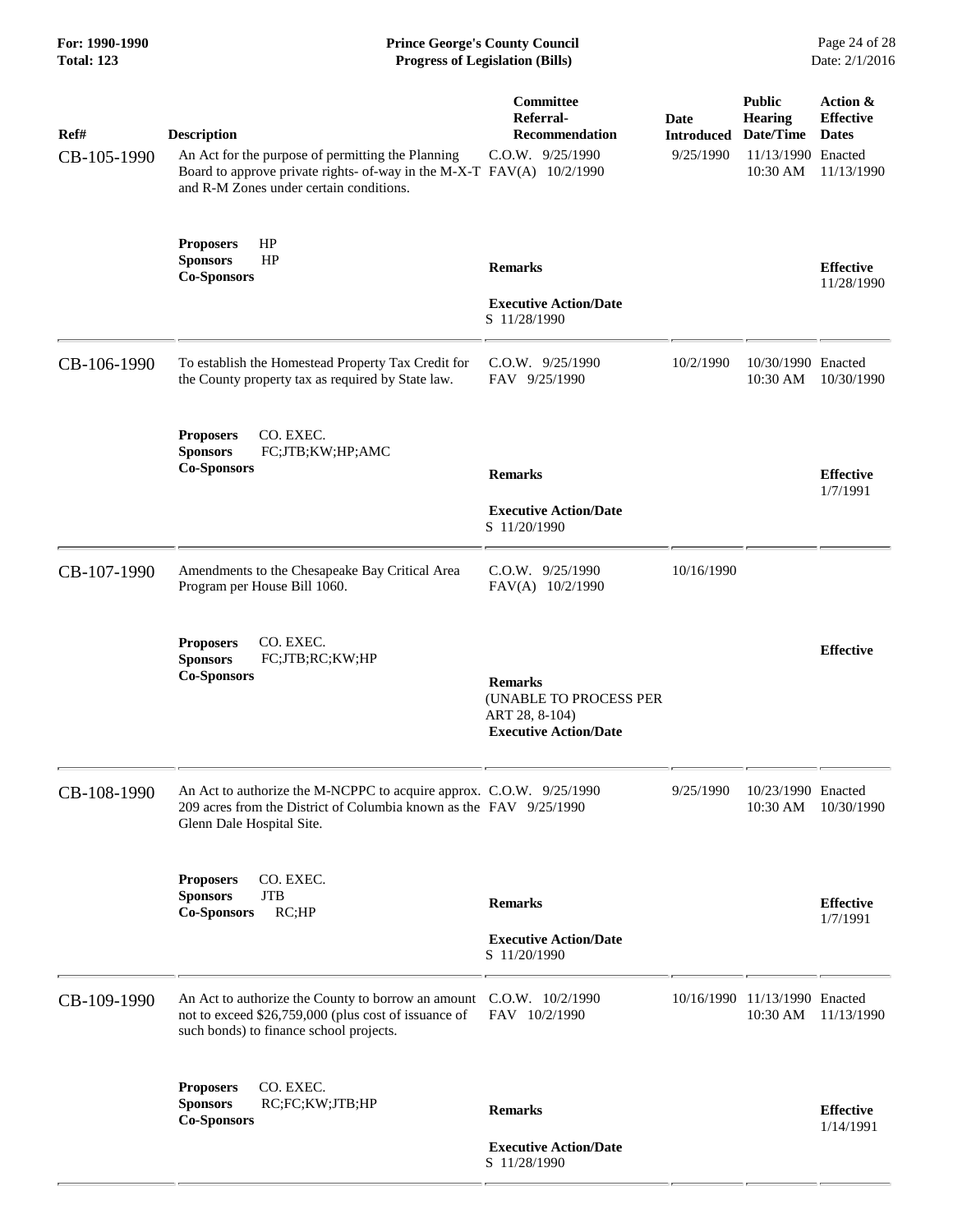#### **For: 1990-1990 Prince George's County Council** Page 25 of 28<br> **Prince George's County Council** Page 25 of 28<br> **Progress of Legislation (Bills)** Date: 2/1/2016 **Total: 123 Progress of Legislation (Bills)**

| Ref#<br>CB-110-1990 | <b>Description</b><br>An Act to authorize the sale of General Obligation<br>Bonds in an amount not to ex- ceed \$21,051,000 to<br>fund certain capital projects.                            | Committee<br>Referral-<br><b>Recommendation</b><br>$C.O.W.$ $10/2/1990$<br>FAV(A) 10/2/1990 | <b>Date</b><br><b>Introduced Date/Time</b> | <b>Public</b><br><b>Hearing</b><br>10/16/1990 11/13/1990 Enacted<br>10:30 AM | Action &<br><b>Effective</b><br><b>Dates</b><br>11/13/1990 |
|---------------------|---------------------------------------------------------------------------------------------------------------------------------------------------------------------------------------------|---------------------------------------------------------------------------------------------|--------------------------------------------|------------------------------------------------------------------------------|------------------------------------------------------------|
|                     | CO. EXEC.<br><b>Proposers</b><br>KW;HP;FC;JTB<br><b>Sponsors</b><br><b>Co-Sponsors</b>                                                                                                      | <b>Remarks</b><br><b>Executive Action/Date</b><br>S 11/28/1990                              | <b>Effective</b><br>1/14/1991              |                                                                              |                                                            |
| CB-111-1990         | An Act to authorize the Finance Director to use funds C.O.W. 10/2/1990<br>in the Stormwater Management En-terprise Fund to<br>temporarily fund Criminal Court Complex pending<br>bond sale. | FAV 10/2/1990                                                                               |                                            | 10/16/1990 11/13/1990 Enacted<br>10:30 AM                                    | 11/13/1990                                                 |
|                     | CO. EXEC.<br><b>Proposers</b><br><b>Sponsors</b><br>KW;JTB;FC;HP<br><b>Co-Sponsors</b>                                                                                                      | <b>Remarks</b><br><b>Executive Action/Date</b><br>S 11/28/1990                              |                                            |                                                                              | <b>Effective</b><br>1/14/1991                              |
| CB-112-1990         | An Ordinance for the purpose of defining and adding<br>Special Exception provisions for rural retirement<br>centers.                                                                        | C.O.W. 10/2/1990<br>NR(A) 10/16/1990<br>C.O.W. 10/23/1990                                   | 10/16/1990                                 |                                                                              |                                                            |
|                     | <b>Proposers</b><br>KW<br><b>KW</b><br><b>Sponsors</b><br><b>Co-Sponsors</b>                                                                                                                | <b>Remarks</b><br>(UNABLE TO PROCESS PER<br>ART 28, 8-104)<br><b>Executive Action/Date</b>  |                                            |                                                                              | <b>Effective</b>                                           |
| CB-113-1990         | An Ordinance for the purpose of providing day care<br>centers for children as a permit- ted use subject to<br>specific criteria in certain single family residential<br>zones.              | $C.0.W.$ $10/2/1990$<br>HELD 10/16/1990                                                     |                                            |                                                                              |                                                            |
|                     | KW<br><b>Proposers</b><br><b>KW</b><br><b>Sponsors</b><br><b>Co-Sponsors</b>                                                                                                                | <b>Remarks</b><br><b>Executive Action/Date</b>                                              |                                            |                                                                              | <b>Effective</b>                                           |
| CB-114-1990         | An Ordinance for the purpose of allowing an<br>additional sign for institutional uses.                                                                                                      | C.O.W. 10/2/1990<br>HELD 10/16/1990                                                         |                                            |                                                                              |                                                            |
|                     | FC<br><b>Proposers</b><br>FC<br><b>Sponsors</b><br><b>Co-Sponsors</b>                                                                                                                       | <b>Remarks</b>                                                                              |                                            |                                                                              | <b>Effective</b>                                           |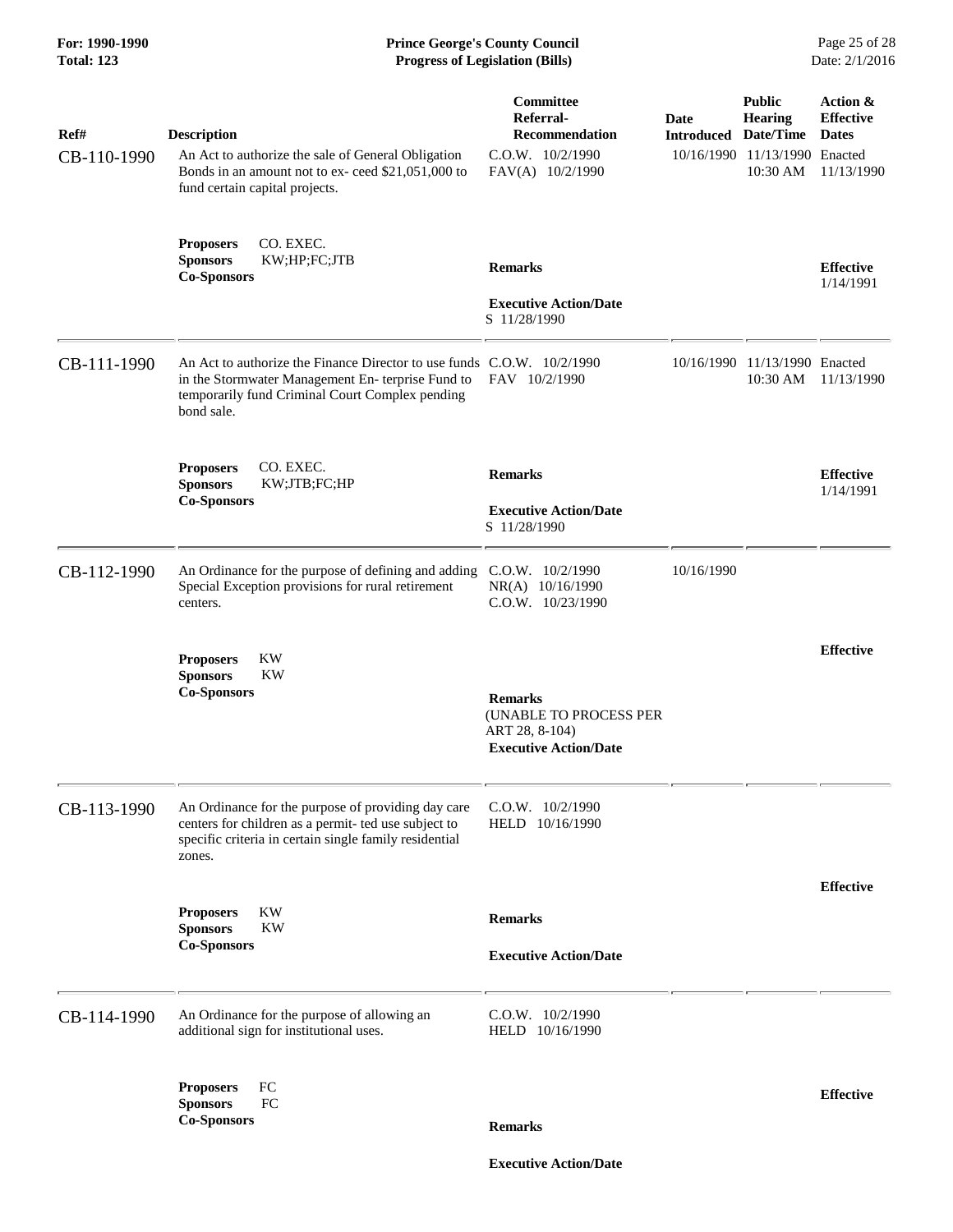#### **For: 1990-1990 Prince George's County Council** Page 26 of 28<br> **Prince George's County Council** Page 26 of 28<br> **Progress of Legislation (Bills)** Date: 2/1/2016 **Total: 123 Progress of Legislation (Bills)**

| Ref#        | <b>Description</b>                                                                                                                                                                                                                  | Committee<br>Referral-<br><b>Recommendation</b>                                            | Date<br><b>Introduced Date/Time</b> | <b>Public</b><br><b>Hearing</b>   | Action &<br><b>Effective</b><br><b>Dates</b> |
|-------------|-------------------------------------------------------------------------------------------------------------------------------------------------------------------------------------------------------------------------------------|--------------------------------------------------------------------------------------------|-------------------------------------|-----------------------------------|----------------------------------------------|
| CB-115-1990 | An Ordinance for the purpose of establish- ing pet<br>supply and feed store as a use and permitting this use<br>in the I-1 and I-2 Zones.                                                                                           | $C.0.W.$ $10/16/1990$<br>FAV(A) 10/16/1990<br>C.O.W. 10/23/1990                            | 10/16/1990                          |                                   |                                              |
|             | <b>AMC</b><br><b>Proposers</b><br><b>Sponsors</b><br>AMC<br><b>Co-Sponsors</b>                                                                                                                                                      | <b>Remarks</b><br>(UNABLE TO PROCESS PER<br>ART 28, 8-104)<br><b>Executive Action/Date</b> |                                     |                                   | <b>Effective</b>                             |
| CB-116-1990 | An Ordinance for the purpose of permitting the use of<br>residences in the R-E, R-R, R-80 R-55, R-35 and<br>R-20 Zones for insurance sales offices as an accessory<br>use.                                                          |                                                                                            |                                     |                                   |                                              |
|             |                                                                                                                                                                                                                                     | <b>Remarks</b>                                                                             |                                     |                                   | <b>Effective</b>                             |
|             | <b>SM</b><br><b>Proposers</b><br><b>SM</b><br><b>Sponsors</b><br><b>Co-Sponsors</b>                                                                                                                                                 | <b>Executive Action/Date</b>                                                               |                                     |                                   |                                              |
| CB-117-1990 | An Act for the purpose of establishing a hotline<br>within the Police Department to receive citizen<br>complaints concerning unlawful use of handicapped<br>parking spaces.                                                         | C.O.W. 10/16/1990<br>NR 10/16/1990<br>C.O.W. 11/13/1990                                    |                                     | 10/16/1990 11/13/1990<br>10:30 AM |                                              |
|             |                                                                                                                                                                                                                                     |                                                                                            |                                     |                                   | <b>Effective</b>                             |
|             | <b>SM</b><br><b>Proposers</b><br><b>Sponsors</b><br>SΜ                                                                                                                                                                              |                                                                                            |                                     |                                   |                                              |
|             | <b>Co-Sponsors</b>                                                                                                                                                                                                                  | <b>Remarks</b>                                                                             |                                     |                                   |                                              |
|             |                                                                                                                                                                                                                                     | <b>Executive Action/Date</b>                                                               |                                     |                                   |                                              |
| CB-118-1990 | An Ordinance for the purpose of amending th fencing C.O.W. 10/16/1990<br>requirement for outdoor play areas in day care centers NR 10/16/1990<br>in the Industrial Zones and providing an amortization C.O.W. 10/23/1990<br>period. |                                                                                            | 10/16/1990                          |                                   |                                              |
|             | <b>SM</b><br><b>Proposers</b><br><b>Sponsors</b><br>SΜ<br><b>Co-Sponsors</b>                                                                                                                                                        | <b>Remarks</b><br>(UNABLE TO PROCESS PER<br>ART 28, 8-104)<br><b>Executive Action/Date</b> |                                     |                                   | <b>Effective</b>                             |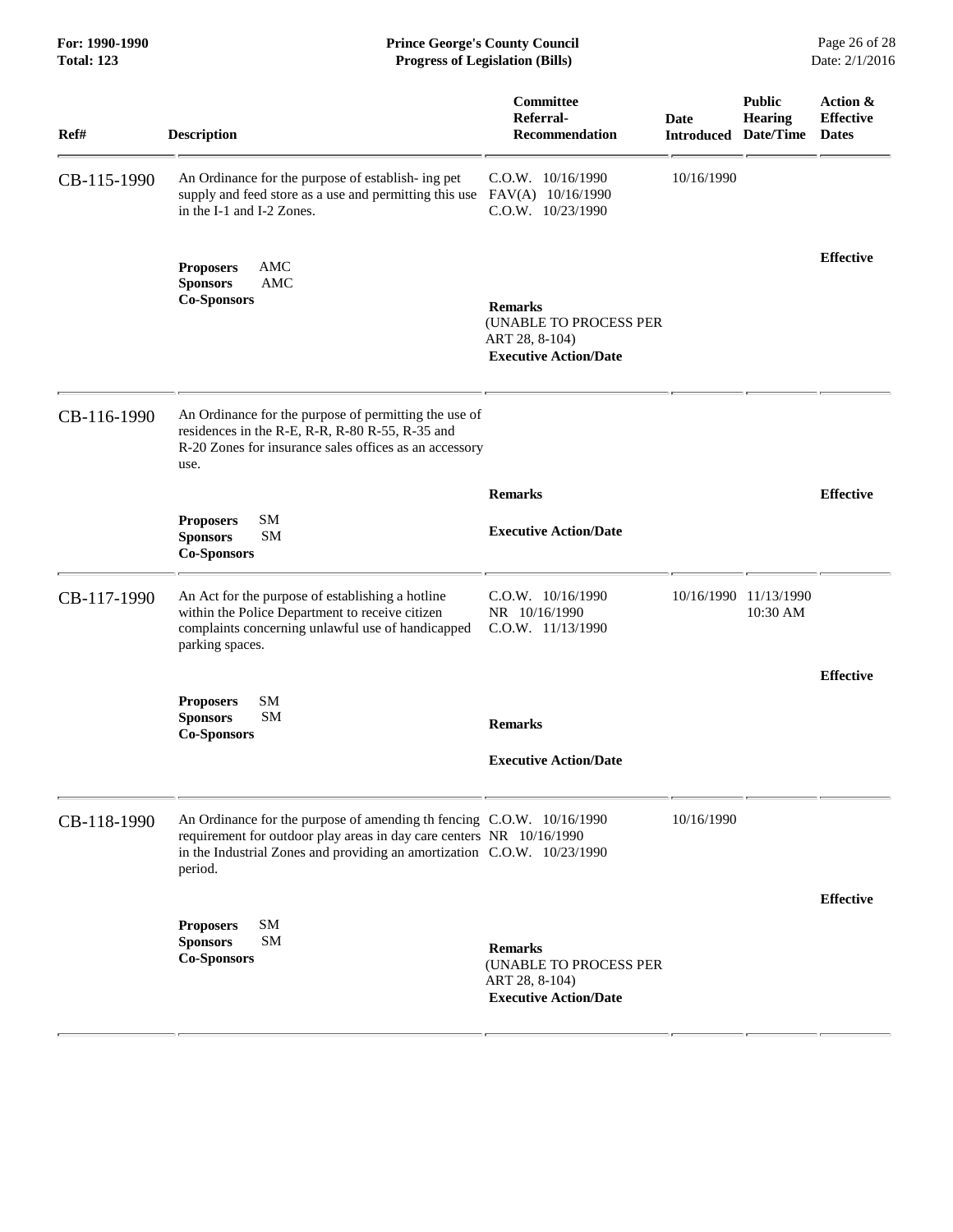| For: 1990-1990<br><b>Total: 123</b><br>Ref#<br>CB-119-1990 | <b>Prince George's County Council</b><br>Date: 2/1/2016<br><b>Progress of Legislation (Bills)</b>                                                                                 |                                                                                                                      |                                     |                                                                       |                                              |
|------------------------------------------------------------|-----------------------------------------------------------------------------------------------------------------------------------------------------------------------------------|----------------------------------------------------------------------------------------------------------------------|-------------------------------------|-----------------------------------------------------------------------|----------------------------------------------|
|                                                            | <b>Description</b><br>An Act prohibiting enactment of certain laws by<br>emergency legislation; to require legal ad to include<br>claimed emergency as stated in bill; etc.       | <b>Committee</b><br>Referral-<br><b>Recommendation</b><br>C.O.W. 10/16/1990<br>UNFAV 10/16/1990<br>C.O.W. 11/13/1990 | Date<br><b>Introduced Date/Time</b> | <b>Public</b><br><b>Hearing</b><br>10/16/1990 11/13/1990<br>1:30 P.M. | Action &<br><b>Effective</b><br><b>Dates</b> |
|                                                            | SM<br><b>Proposers</b><br><b>SM</b><br><b>Sponsors</b><br><b>Co-Sponsors</b>                                                                                                      | <b>Remarks</b><br>(SEE ALSO CB-93-1990)<br><b>Executive Action/Date</b>                                              |                                     |                                                                       | <b>Effective</b>                             |
| CB-120-1990                                                | Prohibitions, exceptions, requirements as to public<br>hearing and review by Board of Ethics with regard to<br>certain land trans- actions by the County.                         | C.O.W. 10/16/1990<br>UNFAV 10/16/1990<br>C.O.W. 11/13/1990                                                           |                                     | 10/16/1990 11/13/1990<br>1:30 P.M.                                    |                                              |
|                                                            | SM<br><b>Proposers</b><br><b>SM</b><br><b>Sponsors</b><br><b>Co-Sponsors</b>                                                                                                      | <b>Remarks</b><br>(SEE ALSO CR-94-1990)<br><b>Executive Action/Date</b>                                              |                                     |                                                                       | <b>Effective</b>                             |
| CB-121-1990                                                | An Act to require declarations of surplus property $\&$<br>approval of disposition by bill; to require inventory of UNFAV 10/16/1990<br>County property be approved by bill; etc. | $C.0.W.$ $10/16/1990$<br>C.O.W. 11/13/1990                                                                           |                                     | 10/16/1990 11/13/1990<br>1:30 P.M.                                    |                                              |
|                                                            | SM<br><b>Proposers</b><br><b>Sponsors</b><br><b>SM</b><br><b>Co-Sponsors</b>                                                                                                      | <b>Remarks</b><br>(SEE ALSO CB-95-1990 &<br>CB-96-1990)<br><b>Executive Action/Date</b>                              |                                     |                                                                       | <b>Effective</b>                             |
| CB-122-1990                                                | An Emergency Act to authorize the Taxicab Board to<br>establish a fuel cost rate sur-charge under certain<br>conditions and for a limited time period.                            | $C.0.W.$ 10/16/1990<br>FAV(A) 10/16/1990                                                                             |                                     | 10/16/1990 11/13/1990 Enacted<br>1:30 P.M.                            | 11/13/1990                                   |
|                                                            | CO. EXEC.<br><b>Proposers</b><br>FC;RC;SM;JTB;HP;FEW<br><b>Sponsors</b><br><b>Co-Sponsors</b>                                                                                     | <b>Remarks</b><br><b>Executive Action/Date</b><br>S 11/28/1990                                                       |                                     |                                                                       | <b>Effective</b><br>11/28/1990               |